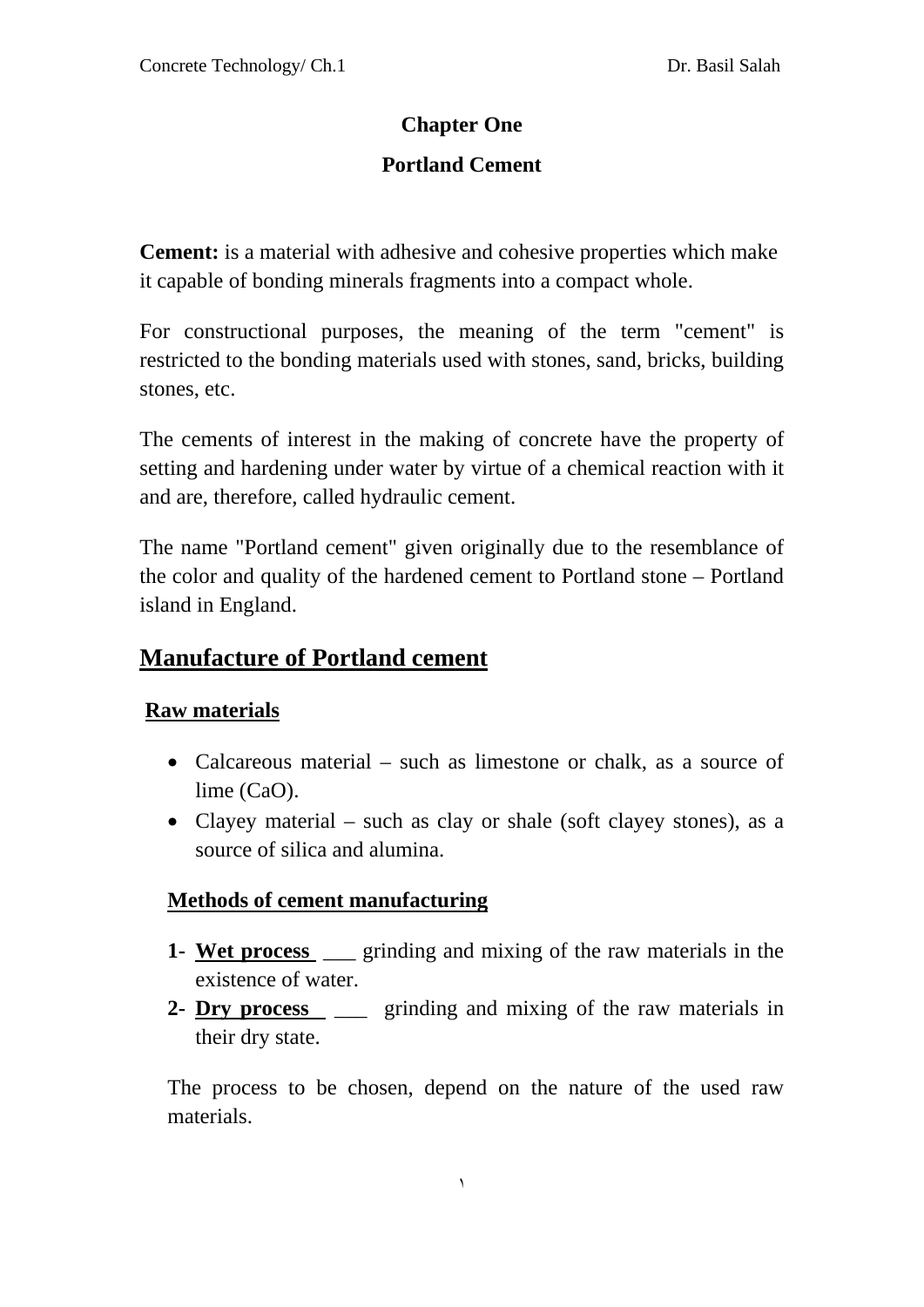**Wet process –** the percentage of the moisture in the raw materials is high.

# **Dry process –**

- The raw materials is so hard (solid) that they do not disintegrate by water
- Cold countries, because the water might freeze in the mixture
- Shortage of the water needed for mixing process.

# **Wet process**

**When chalk is used,** it is finely broken up and dispersed in water in a washmill. **The clay** is also broken up and mixed with water, usually in a similar washmill. The two mixtures are now pumped so as to mix in predetermined proportions and pass through a series of screens. The resulting – cement slurry – flows into storage tanks.

**When limestone is used,** it has to be blasted, then crushed, usually in two progressively smaller crushers (initial and secondary crushers), and then fed into a ball mill with the clay dispersed in water. The resultant slurry is pumped into storage tanks. From here onwards, the process is the same regardless of the original nature of the raw materials.

**The slurry** is a liquid of creamy consistency, with water content of between 35 and 50%, and only a small fraction of material – about 2% larger than a 90  $\mu$ m (sieve No. 170).

The slurry mix mechanically in the storage tanks, and the sedimentation of the suspended solids being prevented by bubbling by compressed air pumped from bottom of the tanks.

The slurry analyze chemically to check the achievement of the required chemical composition, and if necessary changing the mix constituents to attain the required chemical composition.

Finally, the slurry with the desired lime content passes into the **rotary kiln**. This is a large, refractory-lined steel cylinder, up to 8 m in diameter, sometimes as long as 230 m, which is slightly inclined to the horizontal.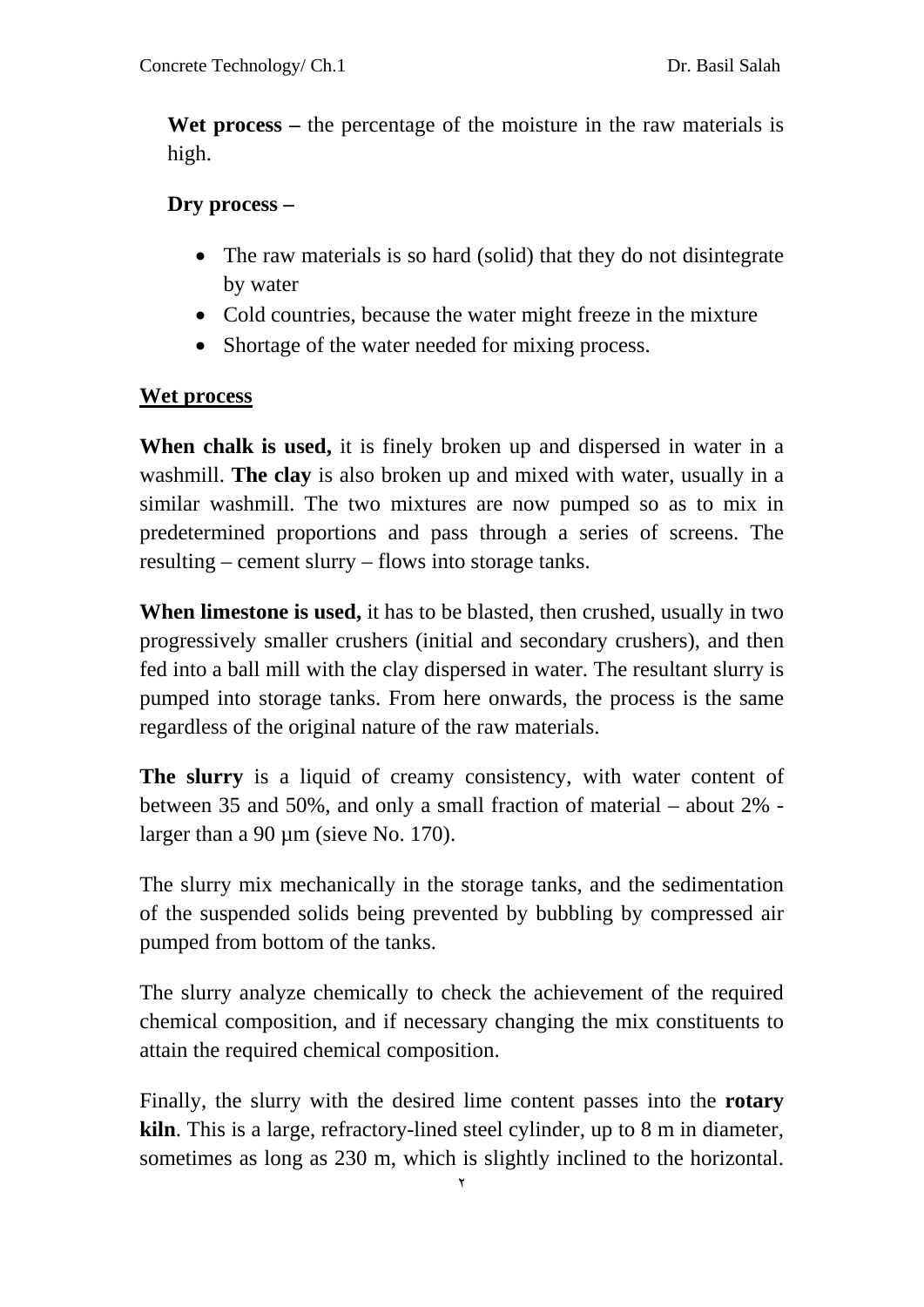The slurry is fed in at the upper end while pulverized coal (oil or natural gas also might be used as a fuel) is blown in by an air blast at the lower end of the kiln, where the temperature reaches about 1450°C.

The slurry, in its movement down the kiln, encounters a progressively higher temperature. At first, the water is driven off and  $CO<sub>2</sub>$  is liberated; further on, the dry material undergoes a series of chemical reactions until finally, in the hottest part of the kiln, some 20 to 30% of the material becomes liquid, and lime, silica and alumina recombine. The mass then fuses into balls, 3 to 25 mm in diameter, **known as clinker**. The clinker drops into coolers.

# **Dry process**

The raw materials are crushed and fed in the correct proportions into a grinding mill, where they are dried and reduced in size to a fine powder. The dry powder, **called raw meal**, is then pumped to a blending silo, and final adjustment is now made in the proportions of the materials required for the manufacture of cement. To obtain a uniform mixture, the raw meal is blended in the silo, usually by means of compressed air.

The blended meal is sieved and fed into a rotating dish called a **granulator,** water weighing about 12% of the meal being added at the same time. In this manner, hard pellets about 15 mm in diameter are formed.

The pellets are baked hard in a pre-heating grate by means of hot gases from the kiln. The pellets then enter the kiln, and subsequence operations are the same as in the wet process of manufacture.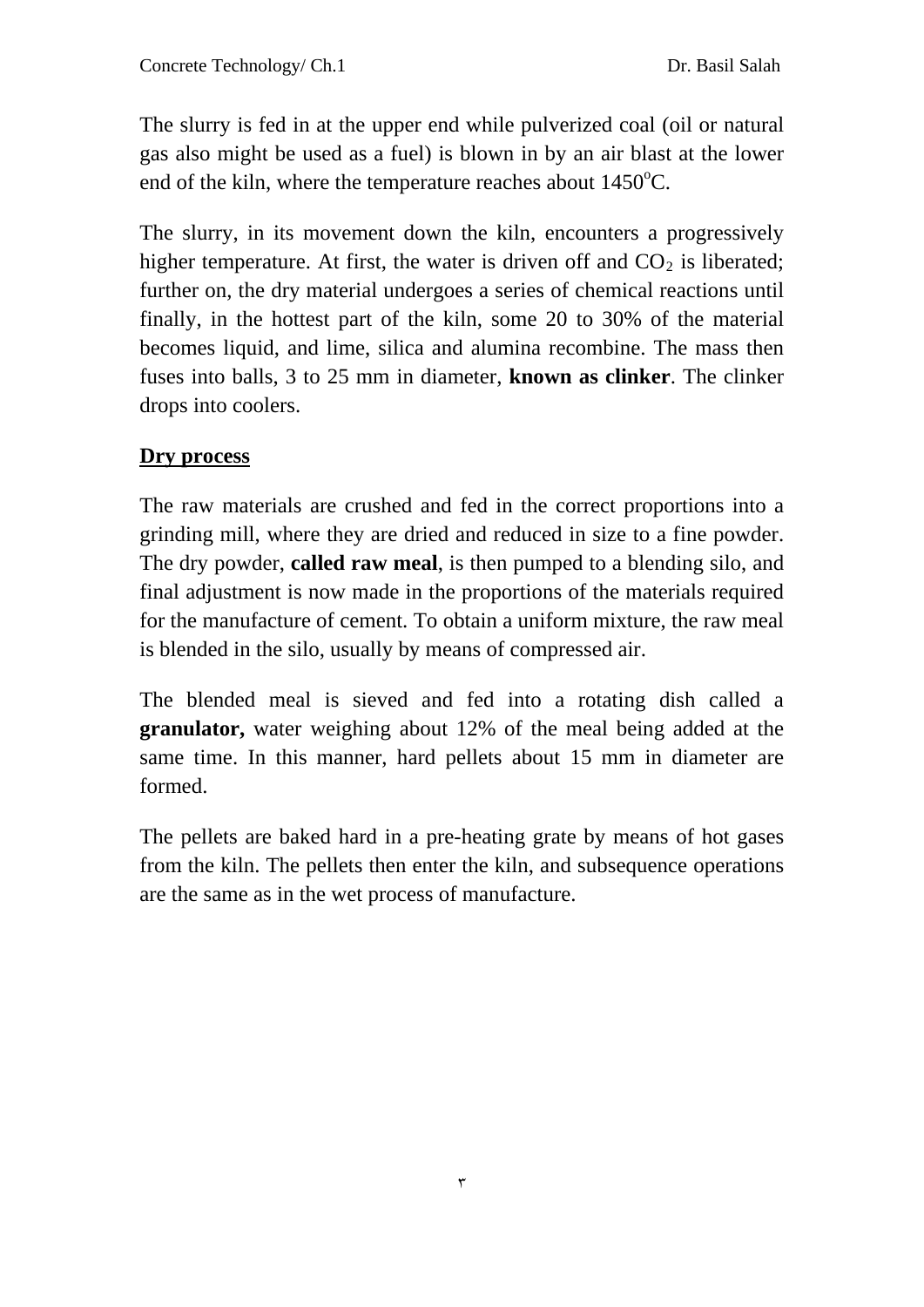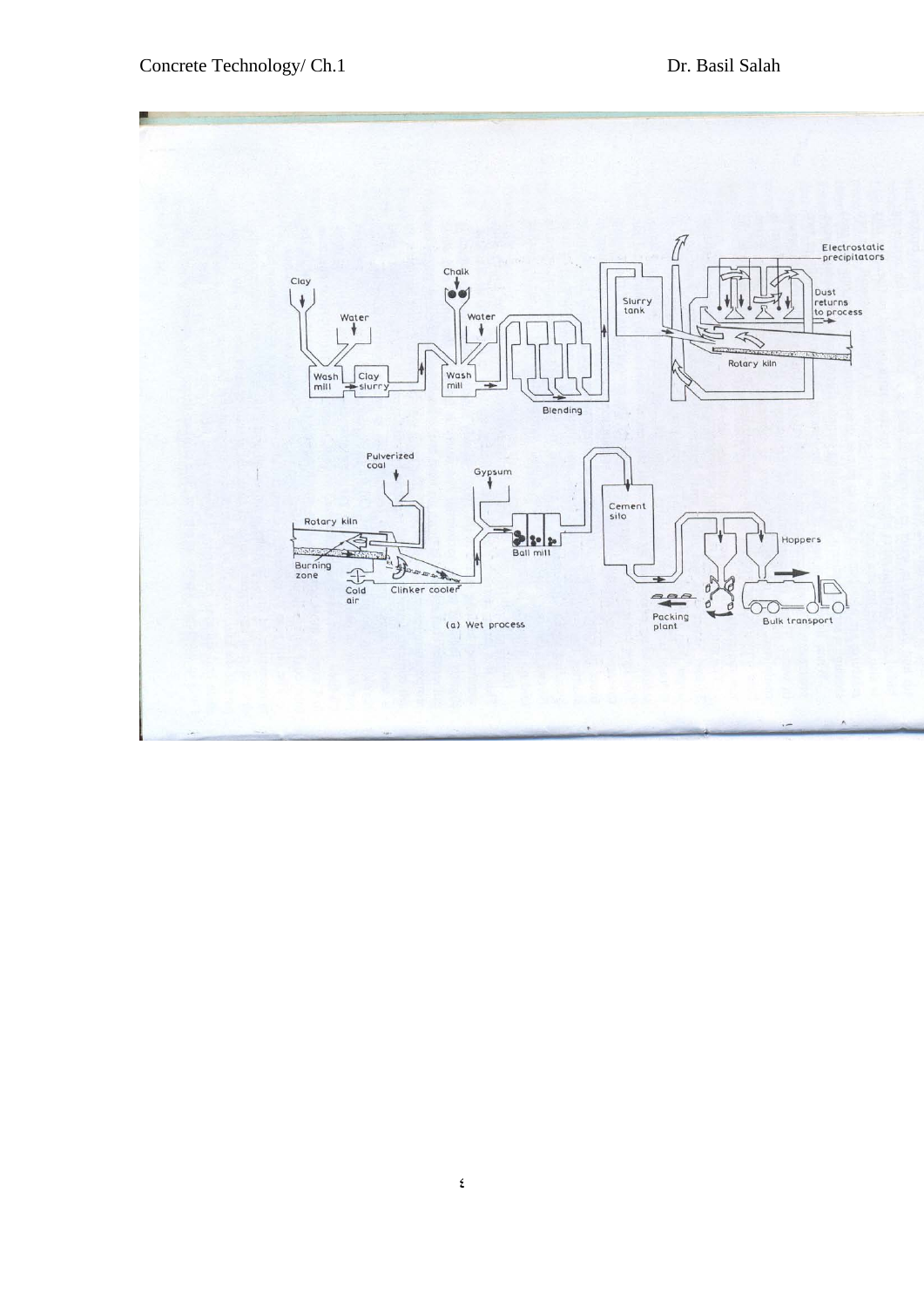

# **Grinding of the clinker**

The cool clinker (produced by wet or dry process), which is characteristically black and hard, is **interground with gypsum**  $CaSO<sub>4</sub>$ .2H<sub>2</sub>O in order to prevent **flash setting** of the cement, and to facilitate the grinding process. The grinding is done in a ball mill. The cement discharged by the mill is passed through a separator, fine particles being removed to the storage silo by an air current, while the coarser particles are passed through the mill once again.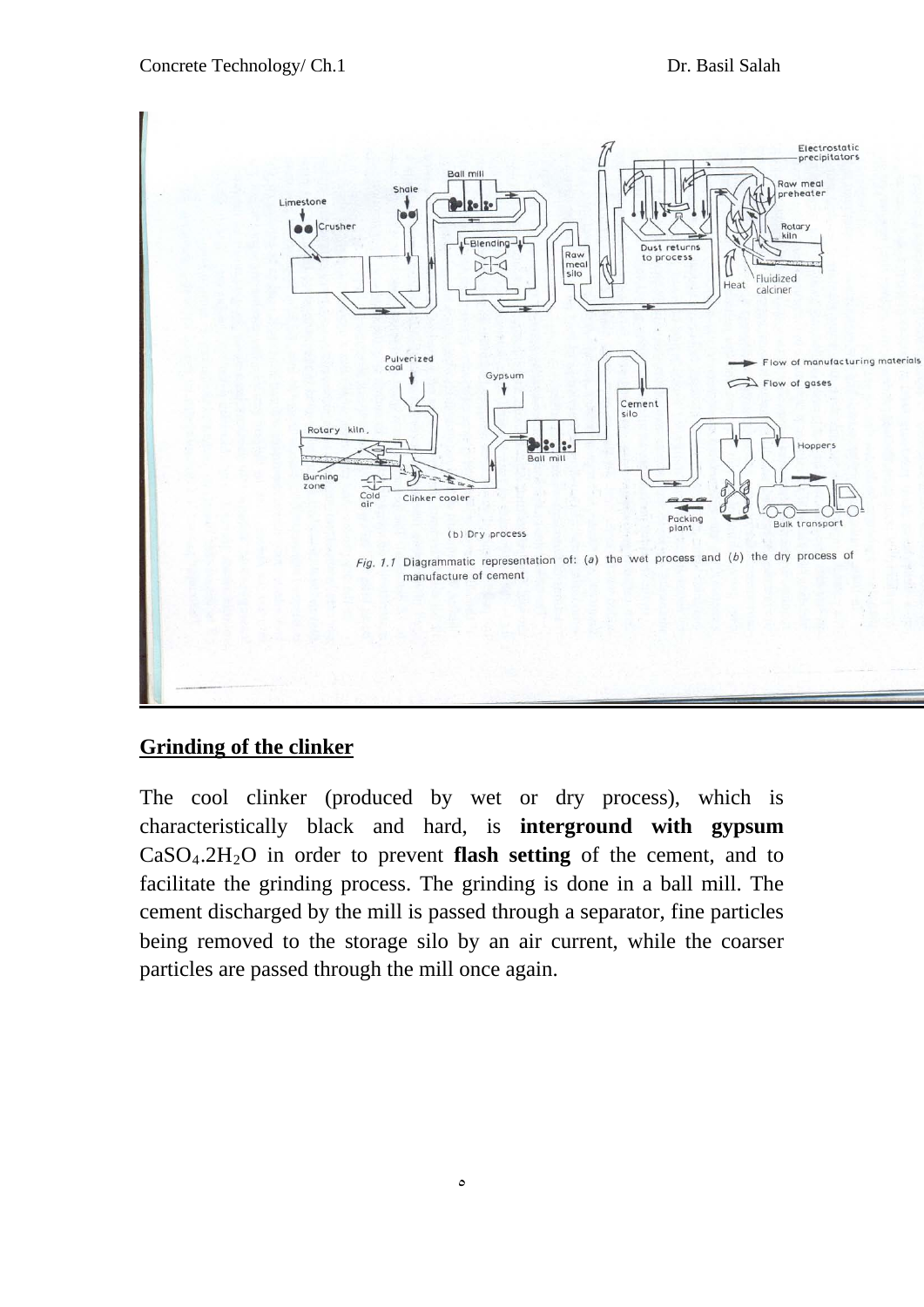### **Comparison between wet and dry process**

| Wet process                                                                                                             | Dry process                                                                                                                   |
|-------------------------------------------------------------------------------------------------------------------------|-------------------------------------------------------------------------------------------------------------------------------|
| 1- Moisture content of<br>the<br>slurry is $35-50\%$                                                                    | 1- Moisture content of<br>the<br>pellets is 12%                                                                               |
| 2- Size of the kiln needed to<br>manufacture the cement is<br>bigger                                                    | 2- Size of the kiln needed to<br>manufacture the cement is<br>smaller                                                         |
| 3- The amount of heat required<br>is higher, so the required fuel<br>amount is higher                                   | 3- The amount of heat required<br>is lower, so the required fuel<br>amount is lower                                           |
| 4- Less economically                                                                                                    | 4- More economically                                                                                                          |
| 5- The raw materials can be mix<br>easily,<br>better<br>SO <sub>1</sub><br>a<br>homogeneous material can<br>be obtained | 5- Difficult<br>to control<br>the<br>mixing of raw materials<br>process, so it is difficult to<br>obtain homogeneous material |
| machinery<br>6- The<br>and<br>equipments do not<br>need<br>much maintenance                                             | machinery<br>6- The<br>and<br>equipments<br>need<br>more<br>maintenance                                                       |

### **Chemical composition of Portland cement**

The raw materials used in the manufacture of Portland cement consist mainly of lime, silica, alumina and iron oxide. These compounds interact with one another in the kiln to form a series of more complex products and, apart from a small residue of uncombined lime which has not had sufficient time to react, a state of chemical equilibrium is reached. The resultant of firing is the clinker.

Four compounds are usually regarded as the major constituents of cement: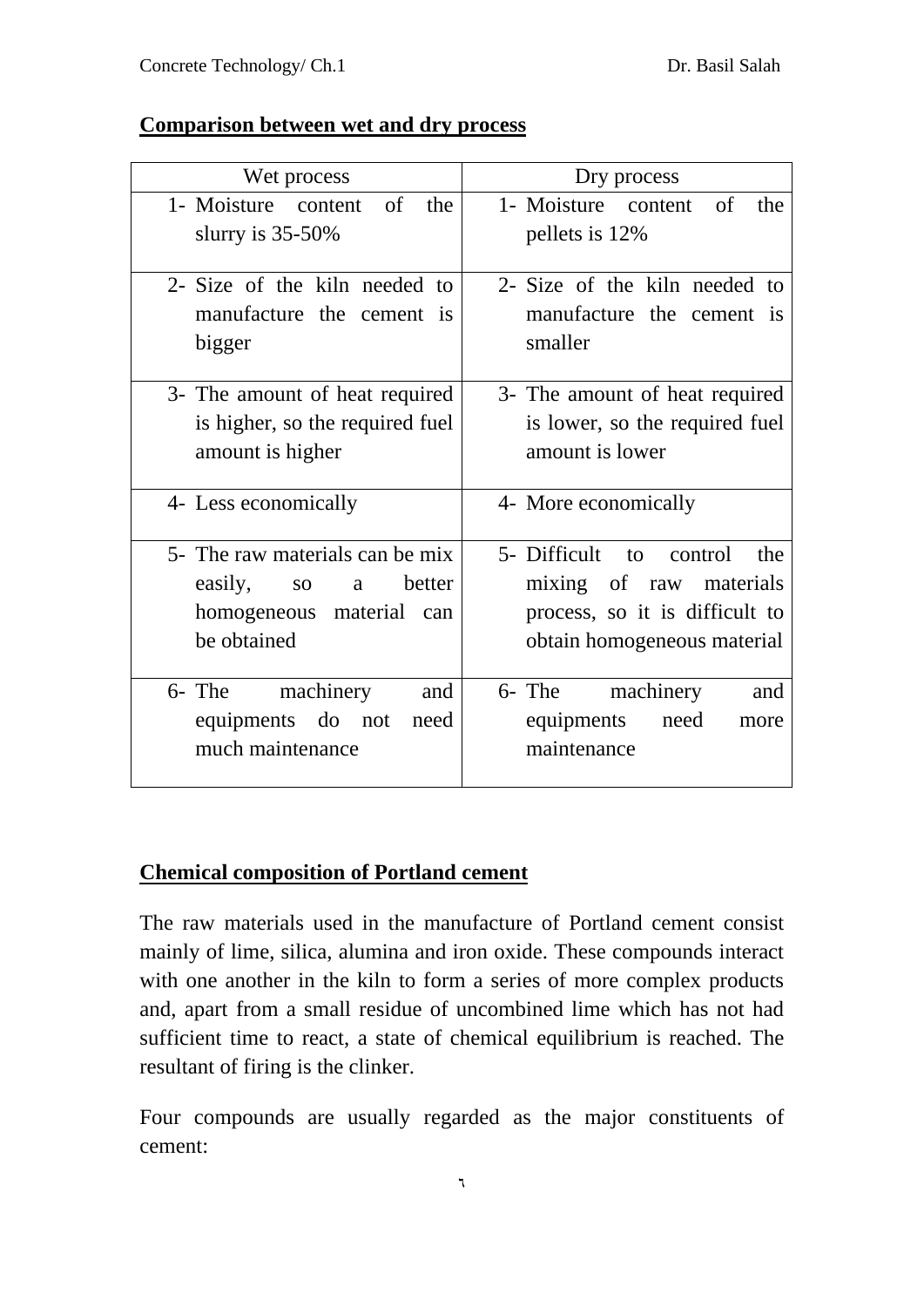- Tricalcium silicate  $3CaO.SiO_2 (C_3S)$
- Dicalcium silicate  $2CaO.SiO_2 (C_2S)$
- Tricalcium aluminate  $3CaO.AI_2O_3 (C_3A)$
- Tetracalcium aluminoferrite  $4CaO.AI_2O_3.Fe_2O_3 (C_4AF)$

Where each oxide symbol with one letter:

 $CaO - C$  $SiO<sub>2</sub> - S$  $Al_2O_3 - A$  $Fe<sub>2</sub>O<sub>3</sub> - F$  $H_2O - H$ 

The rate of cooling affect the degree of crystallization and the amount of amorphous material present in the cooled clinker. The properties of this amorphous material, known as glass, differ considerably from those of crystalline compounds of a nominally similar chemical composition.

The percentage of the main composition of cement can be calculated according to the Bogue equations, based on the assumption that the reactions reached the chemical equilibrium state

$$
C_3S = 4.07 (CaO) – 7.6 (SiO2) – 6.72 (Al2O3) – 1.43 (Fe2O3) – 2.85 (SO3)\nC2S = 2.87(SiO2) – 0.754 (C3S)\nC3A = 2.65 (Al2O3) – 1.69 (Fe2O3)\nC4AF = 3.04 (Fe2O3)
$$

Where, the terms in brackets represent the percentage of the given oxide in the total mass of cement.

Recently, these compositions are determined by x-ray diffraction.

On cooling below 1250°C, C<sub>3</sub>S decomposes slowly but, if cooling is not too slow, C3S remains unchanged and is relatively stable at ordinary temperatures.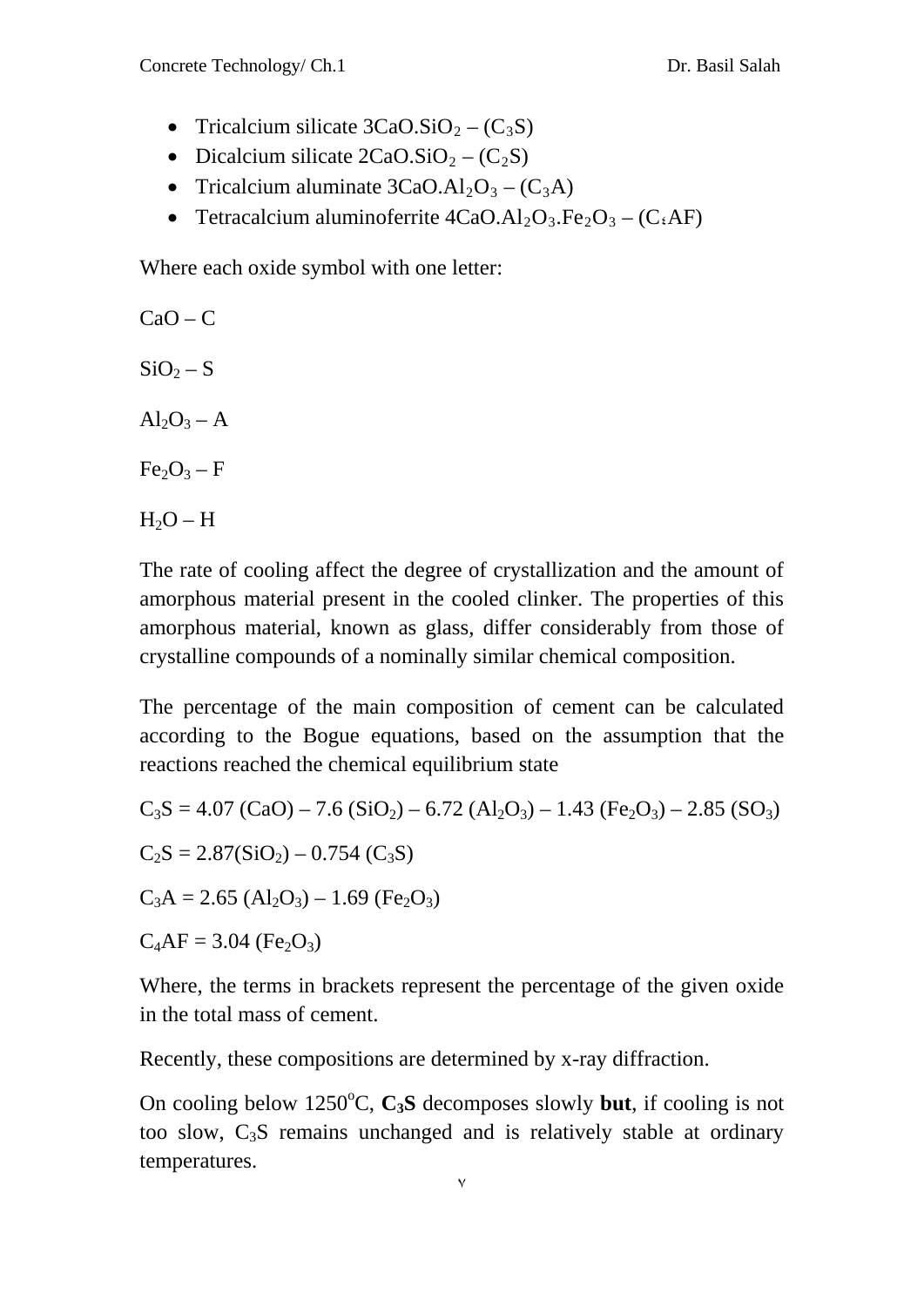**C3S** which is normally present in the largest amount, occurs as small equidimensional grains.

 $C_2S$  is known to have three forms:  $\alpha$ -  $C_2S$ , which exists at high temperatures, inverts to the  $\beta$ -form at about 1450<sup>o</sup>C.  $\beta$ -C<sub>2</sub>S undergoes further inversion to  $\gamma$ - C<sub>2</sub>S at about 670<sup>°</sup>C but, at the rates of cooling of commercial cements,  $β$ -C<sub>2</sub>S is preserved in the clinker.

Usually, silicates in the cement are not pure. It contains secondary oxides which affect the atomic arrangement, the crystal form and properties of the cement during the hydration process.

 $C_3A$  forms rectangular crystals, but  $C_3A$  in frozen glass forms an amorphous interstitial phase.

**C<sub>4</sub>AF** is solid solution ranging from  $C_2F$  to  $C_6A_2F$ , but the description C4AF is a convenient simplification.

# **Minor compounds**

In addition to the main compounds mentioned above, there exist minor compounds, such as  $MgO$ ,  $TiO_2$ ,  $Mn_2O_3$ ,  $K_2O$  and  $Na_2O$ . Two of the minor compounds are of particular interest:  $K_2O$  and  $Na_2O$ , known as the **alkalis** (about 0.4-1.3% by weight of cement). They have been found to react with the reactive silica found in some aggregates, the products of the reaction causing increase in volume leading to disintegration of the concrete. The increase in the alkalis percentage has been observed to affect the setting time and the rate of the gain of strength of cement.

**SO3** form low percentage of cement weight. **SO3 comes from** the gypsum added (2-6% by weight) during grinding of the clinker, and from the impurities in the raw materials, also from the fuel used through firing process.

Iraqi specification no. 5 limited max. SO<sub>3</sub> by 2.5% when  $C_3A \le 7\%$ , and by 3% when  $C_3A > 7\%$ .

**MgO**, present in the cement by 1-4%, which comes from the magnesia compounds present in the raw materials. Iraqi specification no. 5 limited max. MgO by 5%, to control the expansion resulted from the hydration of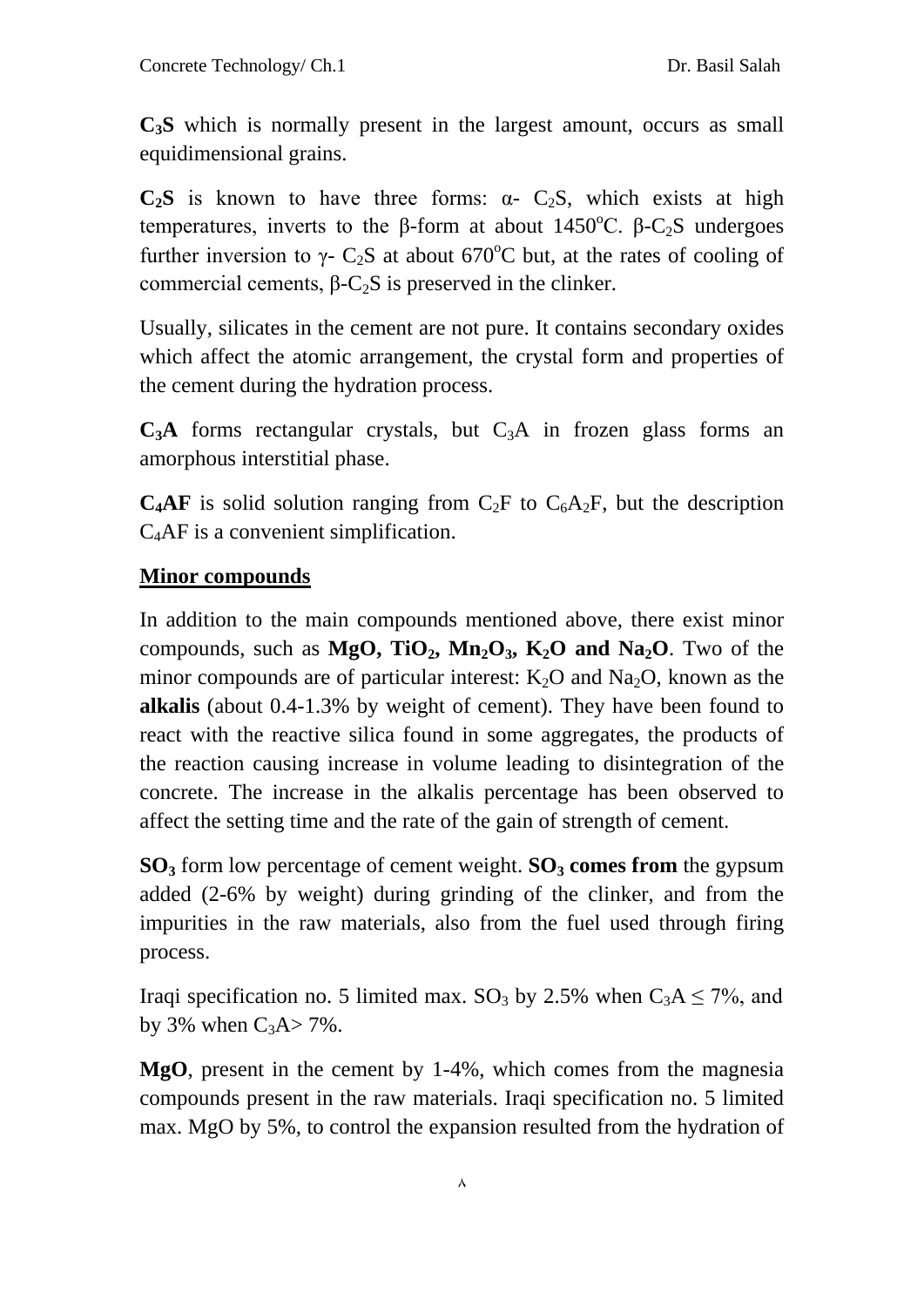this compound in the hardened concrete. When the magnesia is in amorphous form, it has no harmful effect on the concrete.

**Other minor compounds such as**  $TiO_2$ **,**  $Mn_2O_3$ **,**  $P_2O_5$  **represent < 1%,** and they have little importance.

| Oxide                          | Content, %  |
|--------------------------------|-------------|
| CaO                            | $60 - 67$   |
| SiO <sub>2</sub>               | $17 - 25$   |
| $Al_2O_3$                      | $3 - 8$     |
| Fe <sub>2</sub> O <sub>3</sub> | $0.5 - 6$   |
| MgO                            | $0.5 - 4$   |
| Alkalis (as $Na2O$ )           | $0.3 - 1.2$ |
| SO <sub>3</sub>                | $2.0 - 3.5$ |

### **Usual Composition Limits of Portland Cement**

#### **Typical compound composition in ordinary Portland cement**

| Compound | Content, % |
|----------|------------|
| $C_3S$   | 54         |
| $C_2S$   | 17         |
| $C_3A$   | 11         |
| $C_4AF$  | Q          |

#### **Loss on Ignition (L.O.I)**

It is the loss of the cement sample weight when it expose to the **red temperature (at 1000***<sup>P</sup>* **o** *<sup>P</sup>***C).** It shows the extent of carbonation and hydration of free lime and free magnesia due to the exposure of cement to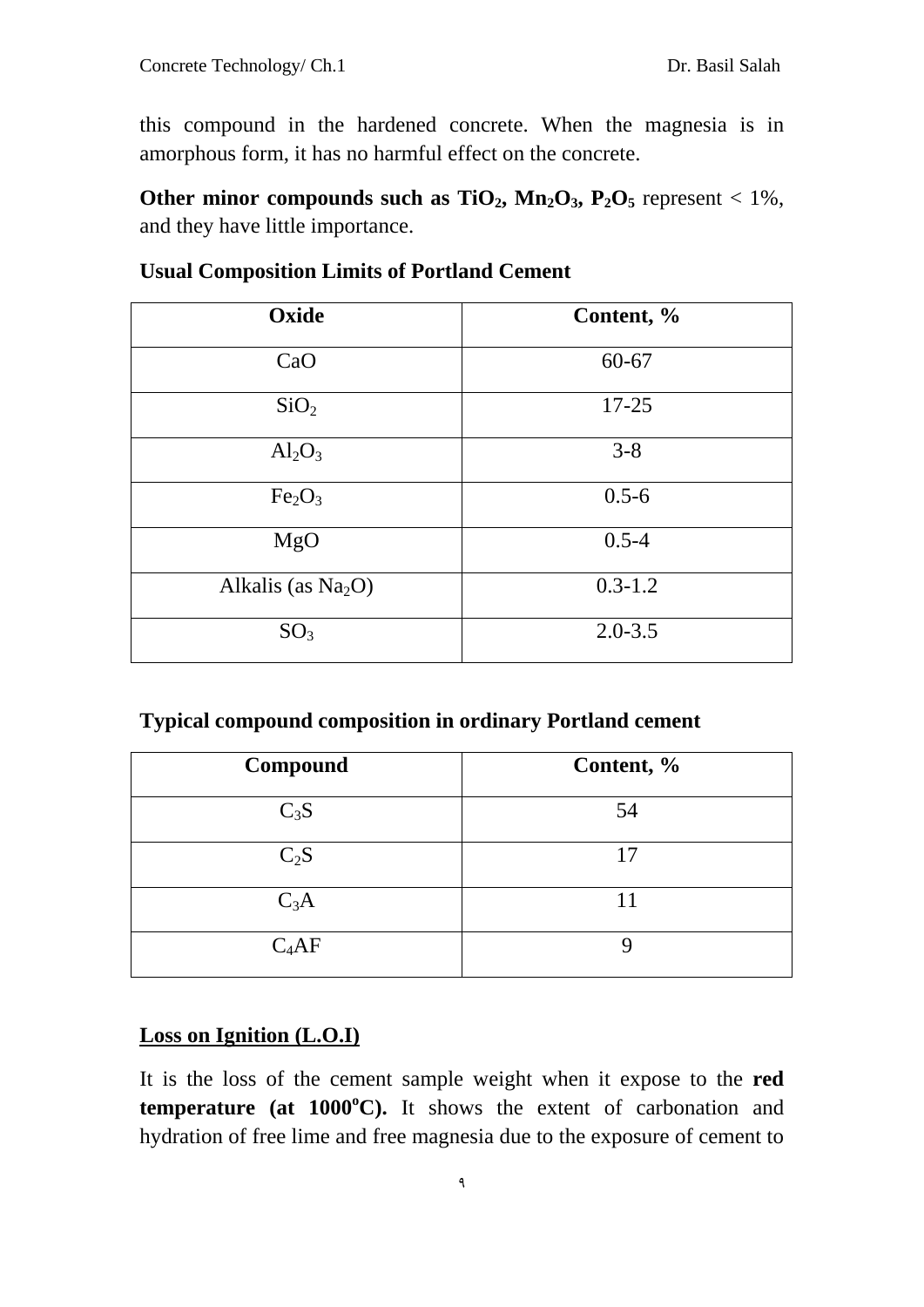the atmosphere. Also, part of the loss in weight comes from losing water from the gypsum composition. The maximum loss on ignition permitted by Iraqi specification no. 5 is 4% by weight.

# **Insoluble residue**

It is that part of cement sample that is insoluble in HCl. It comes from the unreacted silica, to form soluble cement compounds diluting in this acid, largely arising from impurities in gypsum. The maximum insoluble residue permitted by Iraqi specification no. 5 is 1.5% by weight.

# **Hydration of cement**

It is the reaction (series of chemical reactions) of cement with water to form the binding material. In other words, in the presence of water, the silicates ( $C_3S$  and  $C_2S$ ) and aluminates ( $C_3A$  and  $C_4AF$ ) form products of hydration which in time produce a firm and hard mass – **the hydrated cement paste**.

There are two ways in which compounds of the type present in cement can react with water. In the **first**, a direct addition of some molecules of water takes place, this being a **true reaction of hydration**. The **second type** of reaction with water is **hydrolysis**, in which its nature can be illustrated using the  $C_3S$  hydration equation

 $3CaO.SiO<sub>2</sub> + H<sub>2</sub>O \rightarrow Ca(OH)<sub>2</sub> + xCaO.ySiO<sub>2</sub>.$  (calcium silicate hydrate)

 $2 C_3S +6 H \rightarrow 3 C_a(OH)_2 + C_3S_2H_3$ 

The reaction of  $C_3S$  with water continue even when the solution is saturated with lime and the resulted amounts of lime precipitate in crystals form  $Ca(OH)_2$ .

**Calcium silicate hydrate**  $\rightarrow$  remains stable when it is in contact with the solution saturated with lime.

**Calcium silicate hydrate**  $\rightarrow$  hydrolyzed when being in water – some of lime form, and the process continues until the water saturate with lime.

If the calcium silicate hydrate remains in contact with water  $\rightarrow$  it will leave the hardened compound only as hydrated silica due to the hydrolysis of all of the lime.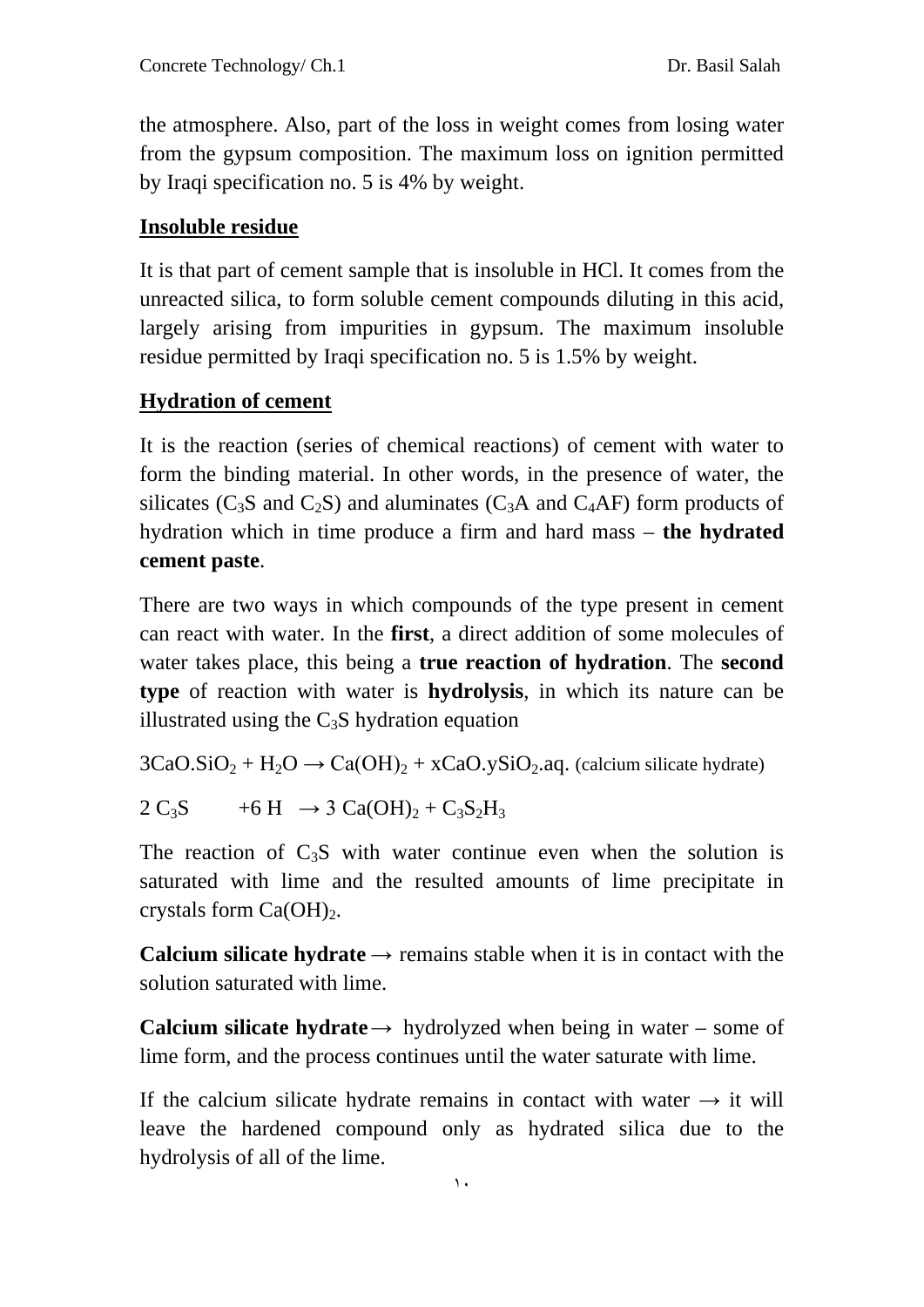The rates of the chemical reactions of the main compounds are different:

**Aluminates** - React with the water in the beginning

- Affect the route of the chemical reactions at early periods of hydration.

**Silicates –** Affect the later stage reactions.

#### **The main hydrates of the hydration process are:**

- **Calcium silicates hydrate,** including hydrated products of C3S (not pure) named as **Alite, and**  C2S (not pure) named as **Belite.**
- **Tricalcium aluminate hydrate**
- **C4AF** hydrates to tricalcium aluminate hydrate and calcium ferrite  $CaO.Fe<sub>2</sub>O<sub>3</sub>$  in amorphous form.

**Since calcium silicates**  $(C_3S \text{ and } C_2S)$  **– are the main cement compounds** (occupies about 75% of cement weight) **–** they are responsible for the final strength of the hardened cement paste.

### **With time:**

- The rate of hydration decreases continuously.
- The size of unhydrated cement particles decrease. For instance, after 28 days in contact with water, grains of cement have been found to have hydrated to a depth of only  $4 \mu m$ , and  $8 \mu m$  after a year.

This is due to:

- 1) Accumulation of hydration products around the unhydrated cement grains which lead to prevent water from channeling to them**.**
- 2) Reduction of the amount of water either due to chemical reaction or evaporation.
- 3) Reduction of the amount of cement due to reaction.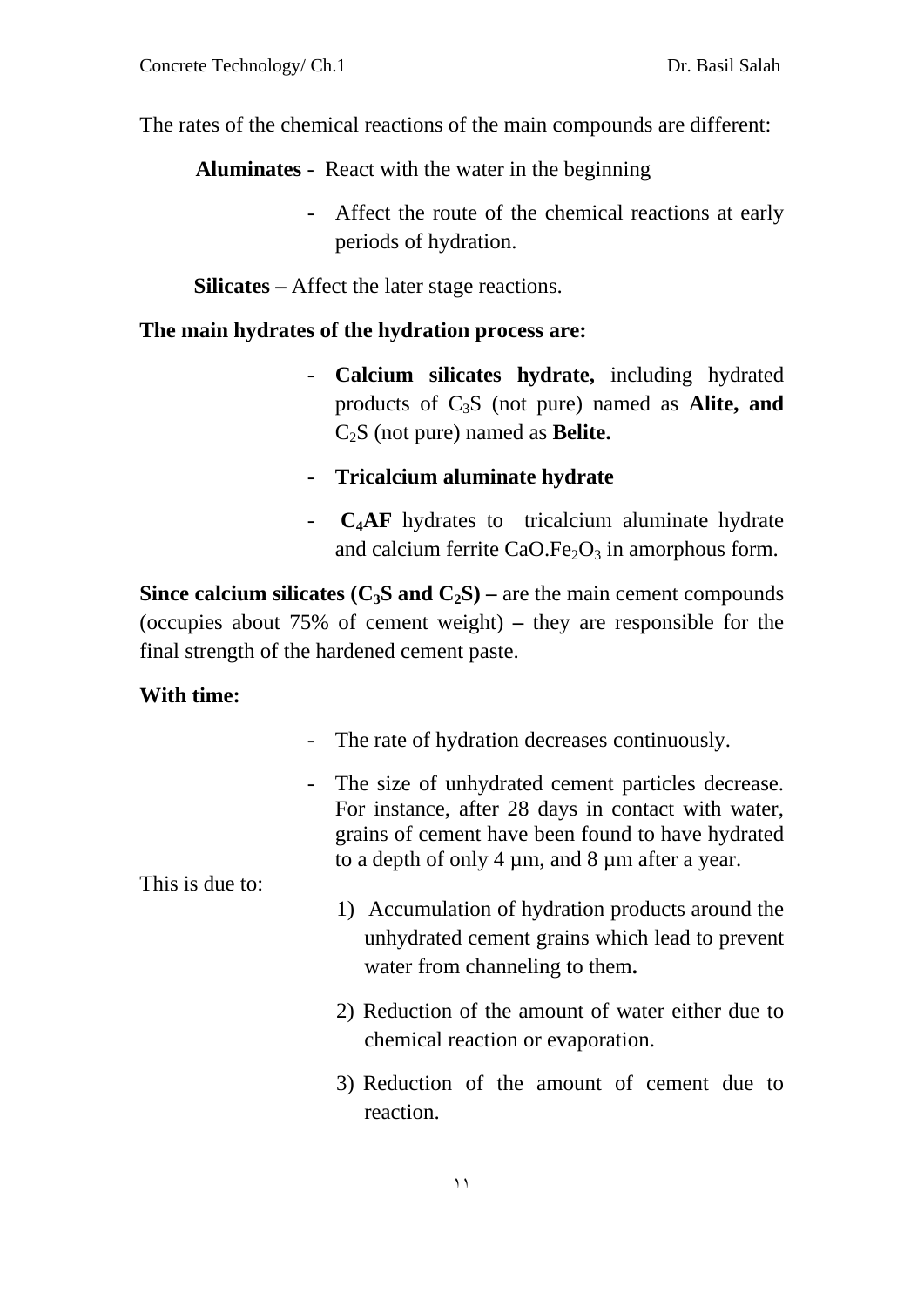The progress of hydration of cement can be determined by different means:

> - The measurement of the amount of  $Ca(OH)$ <sub>2</sub> in the paste resulted from the hydration of the silicates.

 $2 C_3S + 6H \rightarrow C_3S_2H_3 + 3 Ca(OH)_2$ 

- 2  $C_2S + 4H \rightarrow C_3S_2H_3 + Ca(OH)_2$
- The heat evolved by hydration.
- The specific gravity of the paste.
- The amount of chemically combined water.
- The amount of unhydrated cement present ( using X-ray quantitative analysis).
- Also indirectly from the strength of the hydrated paste.

# **Tricalcium aluminate hydrate and the action of gypsum**

The amount of  $C_3A$  present in most cements is comparatively small but its behaviour and structural relationship with the other phases in cement make it of interest. The tricalcium aluminate hydrate forms a prismatic dark interstitial material in the form of flat plates individually surrounded by the calcium silicate hydrate.

The reaction of pure  $C_3A$  with water is very violent with evolution of large amount of heat, forming calcium aluminates hydrate in the form of leaf hexagonal crystals. In Portland cement, this reaction leads to immediate stiffening known as "flash setting".

Gypsum, added to the clinker through grinding process cause delaying the reaction of  $C_3A$  with water by its reaction with  $C_3A$  to form insoluble calcium sulfoaluminate  $(3CaO.AI<sub>2</sub>O<sub>3</sub>.3CaSO.30-32H<sub>2</sub>O)$  - ettringite around  $C_3$ A particles, which permits enough time for the hydration of  $C_3$ S that its reaction is slower than  $C_3A$  and permits the occurring of natural setting. But eventually tricalcium aluminate hydrate is formed, although this is preceded by a metastable  $3CaO.AI<sub>2</sub>O<sub>3</sub>$ . CaSO.12H<sub>2</sub>O, produced at the expense of the original high-sulfate calcium sulfoaluminate.

The reaction of gypsum with  $C_3A$  continues until one of them exhausted, while  $C_3S$  continue in hydration.

- If  $C_3A$  exhausted before gypsum

The surplus gypsum  $\rightarrow$  expand  $\rightarrow$  become an agent assist the disruption and deterioration of cement paste.

- If gypsum exhausted before  $C_3A$ 

The remaining  $C_3A$  begins in hydration:

 $C_3A + 6H \rightarrow C_3AH_6$ 

 $C_3AH_6$  is stable –cubical crystals- with high sulfate resistance.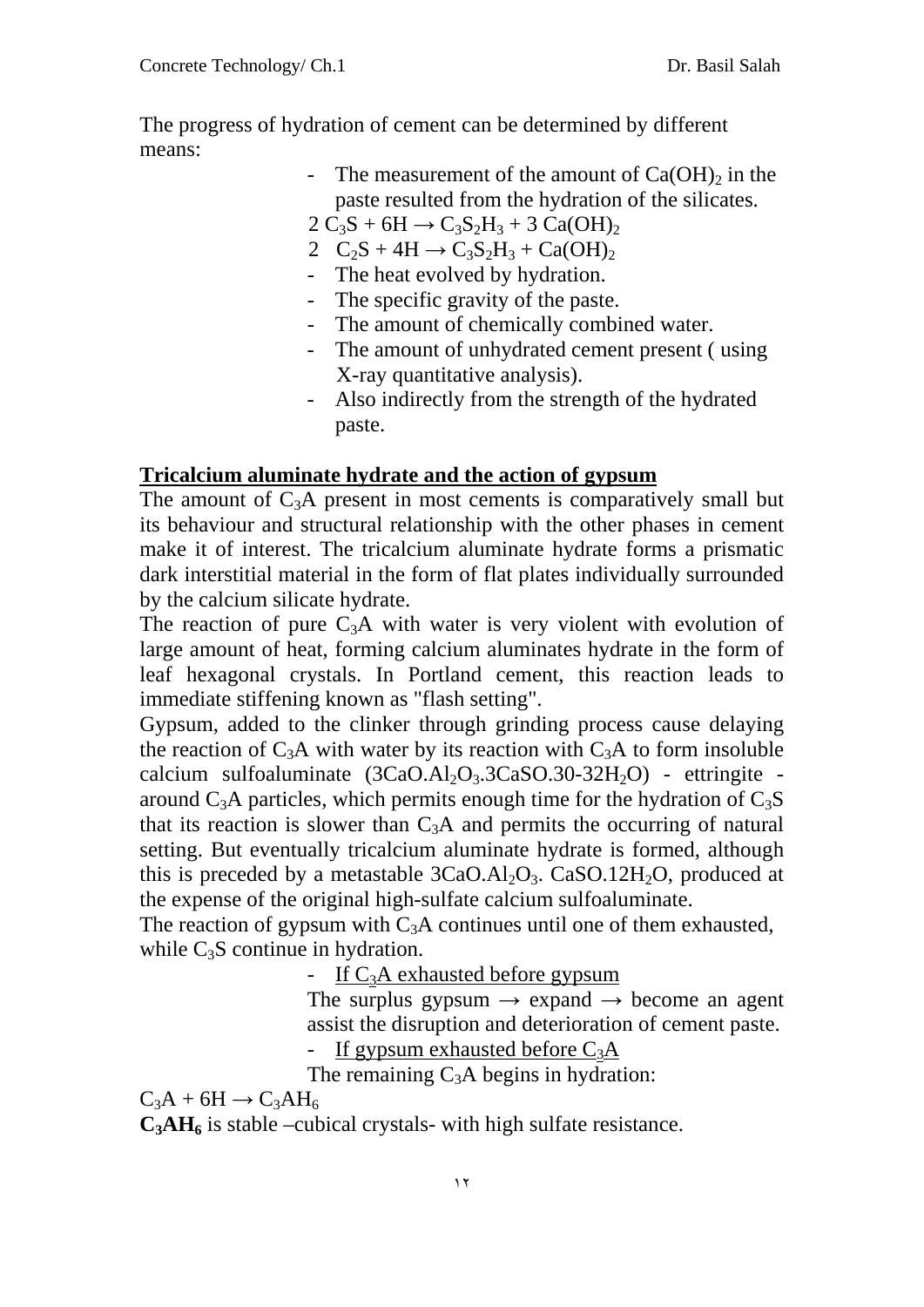Calcium aluminate hydrate – Be at many forms before transforming to the stable state  $(C_3AH_6)$ . It is probably forming hexagonal crystals  $(C_4AH_8, C_4AH_{10}C_4AH_{12})$  before the cubical crystals.

When the hexagonal crystals expose to sulfates (inside concrete from sand **or** external from soil or ground water)  $\rightarrow$  react with it forming calcium sulfoaluminate  $\rightarrow$  with increase in volume, depending on the amount of remaining aluminates and the concentration of sulfates **→** crack and deteriorate of the hardened concrete.

The transformation of calcium aluminates hydrate from the metastable hexagonal form to the stable cubical form is accompanied with – change in the density and size of the crystals – leading to decrease in the late ages strength of the cement paste due to

– lose the adhesion and cohesion in the microstructure

–increase the porosity of the hardened cement paste.

The presence of  $C_3A$  in cement is undesirable: it contributes little to the strength of cement except at early ages (1-3 days) and, when hardened cement paste is attacked by sulfates, expansion due to the formation of calcium sulfoaluminate from  $C_3A$  may result in a disruption of the hardened paste.

But it is useful in the cement industry – work as flux material – reduce the temperature needed to form the clinker. Also it facilitates the combination of lime with silica.

# **C4AF compound**

Gypsum reacts with  $C_4$ AF to form calcium sulfoaluminates and calcium sulfoferrite.

**C4AF** – work as flux material and also it accelerates the hydration of silicates.

# **Using the optimum percentage of gypsum is very important because:**

- It regulates the speed of the chemical reactions in the early ages.
- Prevent the local concentration of the hydration products.

The necessary gypsum content increase with the increase of:

- C3A content in the cement.
- Alkalis content in the cement.
- Fineness of cement.

Iraqi specification No. 5 limits the maximum gypsum content (expressed as the mass of  $SO_3$  present) to be not more than 2.5% when  $C_3A \le 7\%$ and 3% when  $C_3A > 7\%$ .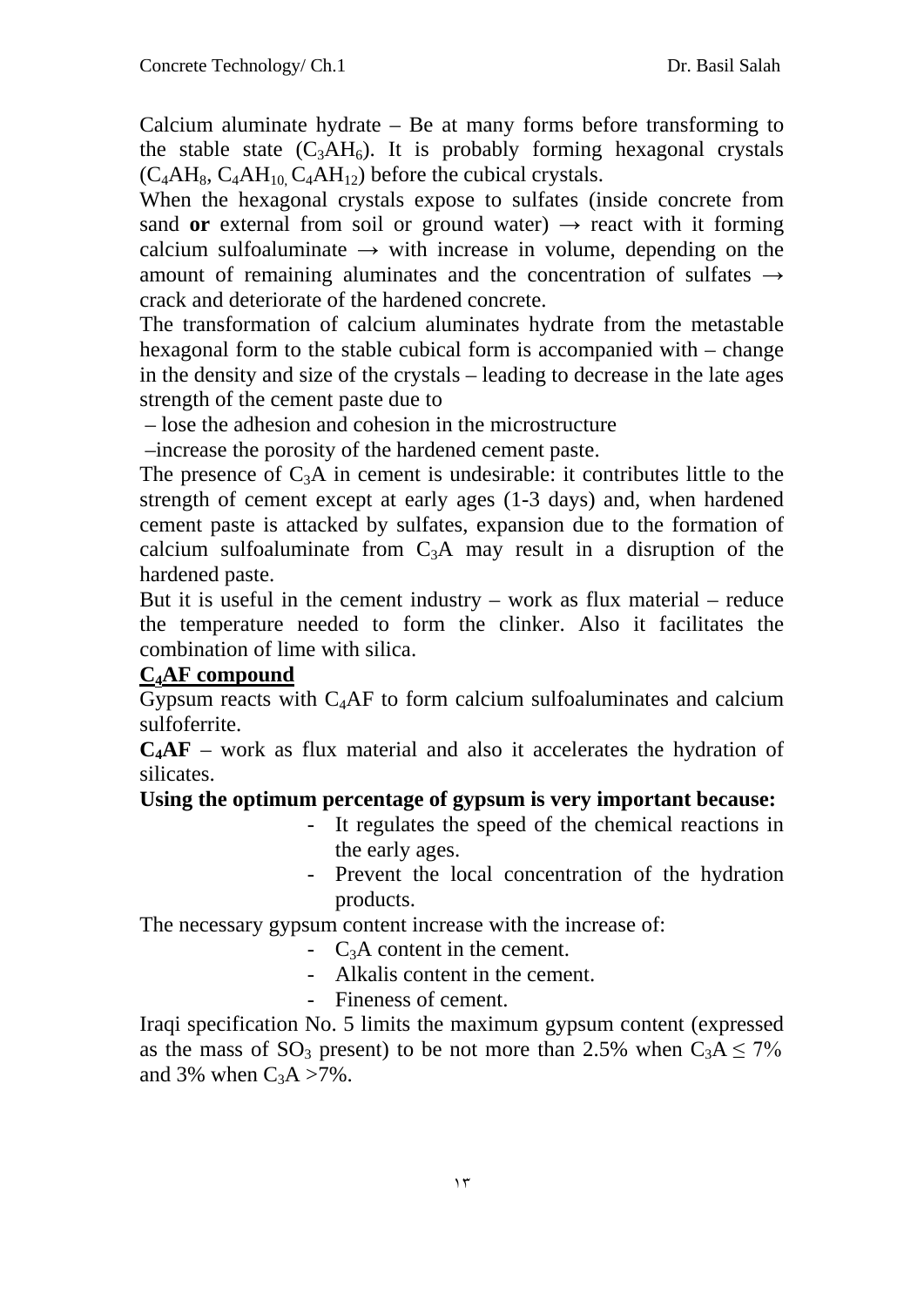### **Calcium silicates hydrate**

**C3S**

 $\overline{C_3S}$  + water  $\rightarrow$  - lime and silica ions in the solution with molecular weight of 3:1 -  $Ca(OH)$ <sub>2</sub> crystals - Calcium silicate hydrate gel (**tobermorite**)

Hydration of  $C_3S$  – take about one year or more

This initial gel form an external layer over  $C_3S$  causing the delay of the reaction. After few hours, this initial C-S-H undergo hydrolysis to form the second product of the gel CSH І with C:S equal 1.5 then form the stable C-S-H ІІ form with C:S equal 1.4-1.6.

The full hydration of  $C_3S$  can be expressed approximately by the following equation:

 $2(3CaO.SiO<sub>2</sub>) + 6H<sub>2</sub>O \rightarrow 3CaO.2SiO<sub>2</sub>.3H<sub>2</sub>O + 3Ca(OH)<sub>2</sub>$ 

# **C2S**

There are three main crystal forms of  $C_2S$  ( $\alpha$ ,  $\beta$ ,  $\gamma$ ) but the β-form is the only one occurred in the Portland cement and it react slowly with water.

- Its reaction is slower than  $C_3S$ .

- The amount of  $Ca(OH)$ , from its hydration is less.

Its formed gel is similar to that produced from  $C_3S$ , but there is difference in the route of the chemical reactions between the two compounds – the lime: silica during the hydration of  $C<sub>2</sub>S$  differs than that formed during the hydration of  $C_3S$ . It is in the initial product formed as external layer at the surface about 2, and after 12 hours the initial product transform to CSH І with C:S equal 1.1-1.2 then form the stable C-S-H ІІ form with C:S equal 1.65-1.8 at 25°C.

- Hydration of  $C_2S$  – takes more than 4 years.

The full hydration of  $C_2S$  can be expressed approximately by the following equation:

 $2(2CaO.SiO<sub>2</sub>) + 4H<sub>2</sub>O \rightarrow 3CaO.2SiO<sub>2</sub>.3H<sub>2</sub>O + Ca(OH)<sub>2</sub>$ 

The rates of hydration of the two compounds are different as shown in the figure below: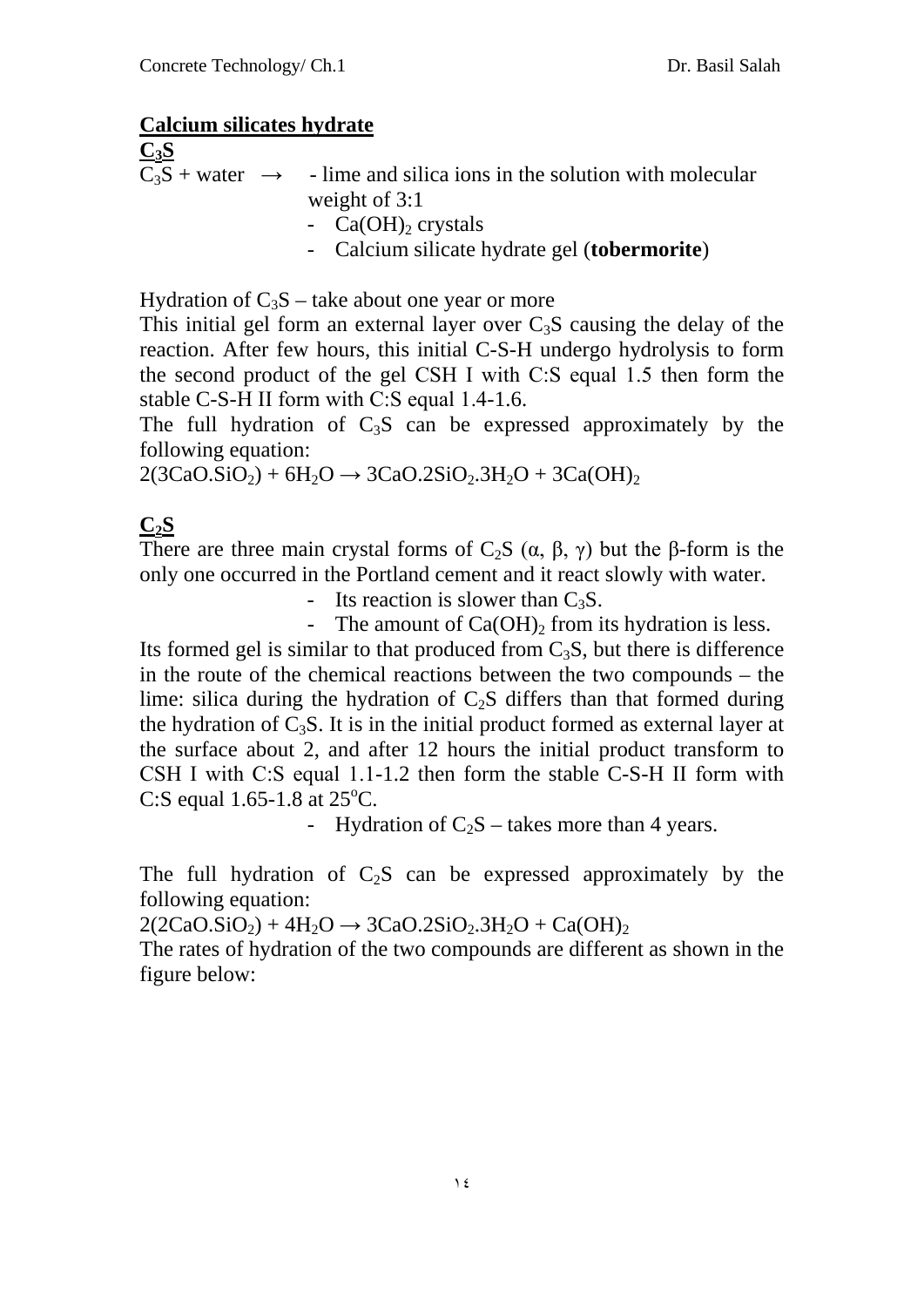

The gel formed after the completion of hydration of the two compounds  $is \rightarrow C_3S_2H_3$  – Tobermorite.

 $C_3S$  and  $C_2S$  – require approximately the same amount of water for hydration, but  $C_3S$  produces more than twice as much  $Ca(OH)_2$  as is formed by the hydration of  $C_2S$ , as shown in the equations below: For  $C_3S$  hydration  $2 C_3S + 6H \rightarrow C_3S_2H_3 + 3Ca(OH)_{2}$ The corresponding masses involved are:  $100 + 24 \rightarrow 75 + 49$ For  $C_2S$  hydration  $2 C_2S + 4H \rightarrow C_3S_2H_3 + Ca(OH)_2$ The corresponding masses involved are:  $100 + 21 \rightarrow 99 + 22$ 

### **Setting**

### **Setting refers to a change from a fluid to a rigid stage**

Cement + water  $\rightarrow$  cement paste  $\rightarrow$  lose its plasticity gradually  $\rightarrow$  when it lose its plasticity completely  $\rightarrow$  setting occurs.

The **stages of setting** include:

- Initial setting

- Final setting

It is important to distinguish setting from **hardening**, which refers to the gain of strength of a set cement paste.

The two first to react are  $C_3A$  and  $C_3S$ .

The setting time of cement decreases with a rise in temperature.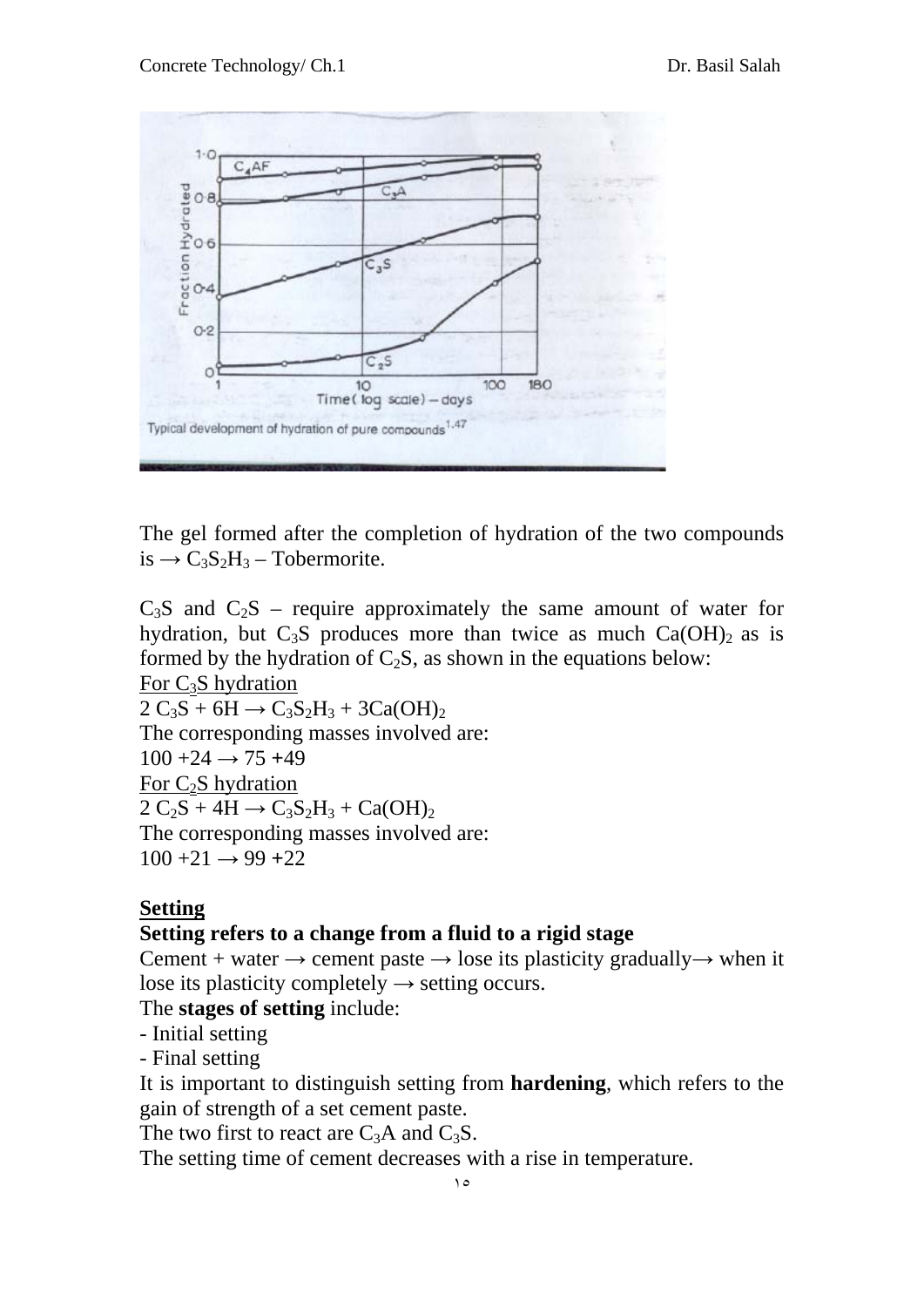The importance of setting in concrete works comes from the importance to keep the fresh concrete in the plastic stage for enough time necessary to complete its mixing and placing under practical conditions. But, from the economical side, it is important that the concrete hardens at convenient period after casting.

#### **There are four main stages during setting**

# **First stage**

- Takes only few minutes after the addition of water to the cement.
- The rate of heat generation is high, due to wetting of cement particles with water, and the beginning of hydrolysis and reaction of the cement compounds. After that the rate decreases to relatively low value.

### **Second stage (dormant period)**

- Takes 1-4 hours with relatively low speed.
- The initial layer of the hydration begins slowly to build on the cement particles.
- Bleeding and sedimentation appears at this period.

### **Third stage**

- Heat of hydration begins to rise again due to the dissolution of the weak gel layer formed in the beginning (first) on the surface of  $C_3S$  crystals – so the water able to surround the particles surfaces again – and forming gel of calcium silicates with enough amount to increase setting.
	- The activity reach its peak after about 6 hours for cement paste, with standard consistency, and might be late for paste with higher w/c ratio.
	- At the end of the stage, the paste reaches the final setting stage.

### **Fourth stage**

- hardening and gain of strength

Vicat apparatus – use to measure the setting time for cement paste.

**Initial setting time** – refers to the beginning of the cement paste setting.

**Final setting time** – refers to the beginning of hardening and gain of strength.

### **Iraqi Standard Specification No. 5 limits:**

- Initial setting time not less than 45 minutes.
- Final setting time not more than 10 hours.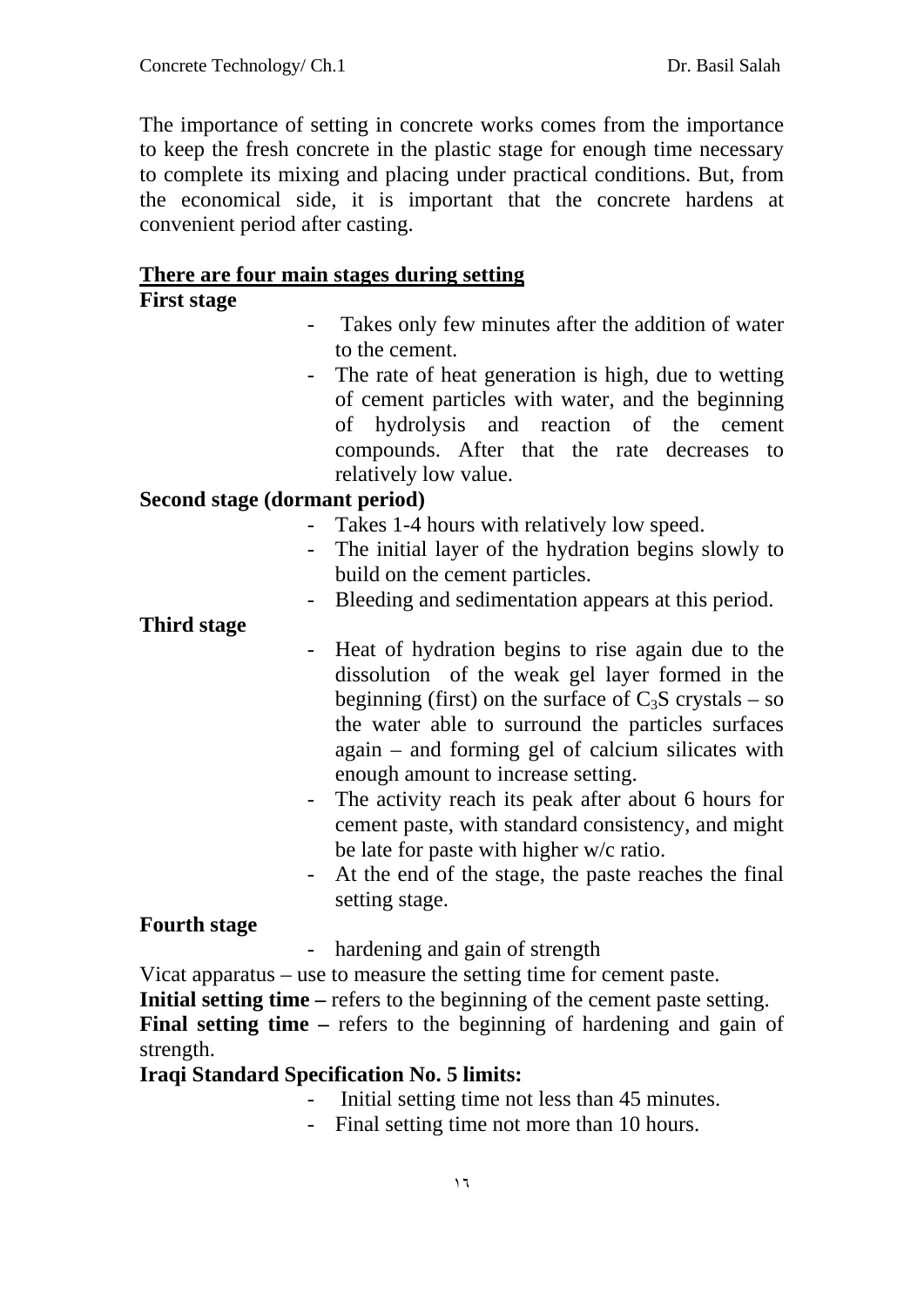#### **Factors affecting the setting**

- **1- Water/cement (w/c) ratio –** The setting time of cement increases with the increase of w/c ratio.
- 2- **Temperature and relative humidity -** The setting time of cement decreases with a rise in temperature and decrease of relative humidity.
- 3- **Fineness of cement -** The setting time of cement decreases with a rise in fineness of cement.
- 4- **Chemical composition**

#### **False setting**

It is abnormal premature stiffening of cement within a few minutes of mixing with water. – It differs from **flash set** in that:

- No appreciable heat is evolved.
- Remixing the cement paste without addition of water restores plasticity of the paste until it sets in the normal manner and without a loss of strength.

#### **Causes of false setting**

- 1- **Dehydration of gypsum** when interground with too hot a clinker - formed:
	- :hemihydrates  $(CaSO<sub>4</sub>, 0.5H<sub>2</sub>)$  when temperature between 100-190<sup>0</sup>C
	- or anhydrite  $(CaSO_4)$  when temperature >190<sup>0</sup>C

 And when the cement is mixed with water these hydrate to form gypsum, with a result stiffening of the paste.

### **2- Reaction of alkalis of the cement**

During bad storage – alkalis in the cement react with  $CO<sub>2</sub>$  (in the atmosphere) to form alkali carbonates, which they react with  $Ca(OH)_2$  liberated by the hydrolysis of  $C_3S$  to form  $CaCO_3$ . This precipitates and induces a rigidity of the paste.

 $K_2O$  or  $Na_2O + CO_2 \rightarrow K_2CO_3$  or  $Na_2CO_3$  $K_2CO_3$  or  $Na_2CO_3 + Ca(OH)_2 \rightarrow CaCO_3$ 

**3- Activation of C3S subjected to wet atmosphere**

During bad storage – water is adsorbed on the grains of cement (the water stick on their surfaces) and activates them, and these activated surfaces can combine very rapidly with more water during mixing: this rapid hydration would produce false set.

**Flash setting –** Occurs when there is no gypsum added or exhausting the gypsum (added with little amount), so  $C_3A$  reacts violently with water causing liberation high amount of heat causing rapid setting of cement, and leading to form porous microstructure that the product of hydration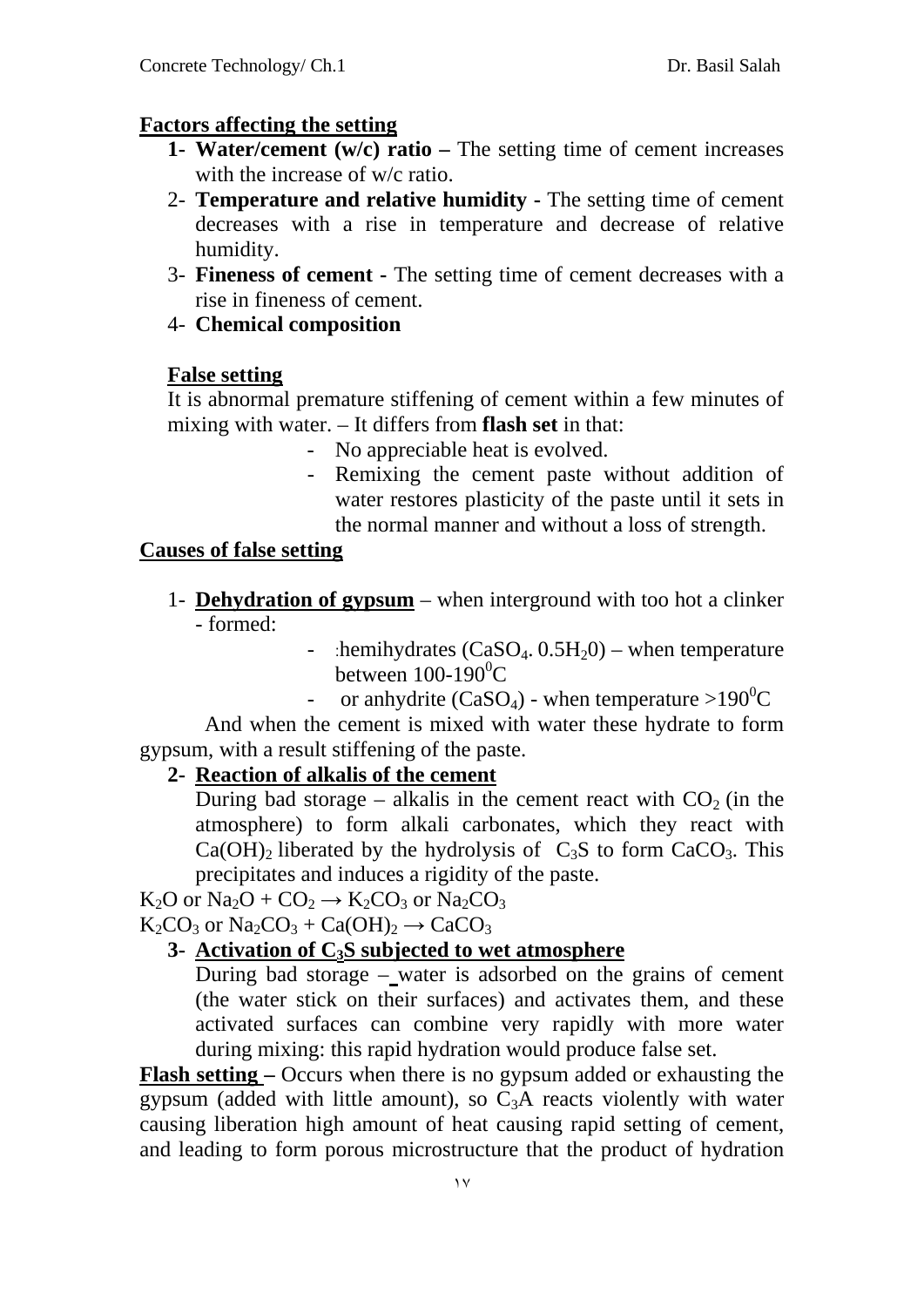of the other compounds precipitate through, unlike the **normal (ordinary) setting** that have much lower porosity microstructure.

### **Soundness of cement**

The cement considers unsound if it undergo a large change in volume (expansion) – that cause cracking of hardened cement paste when it is under condition of restraint.

### **Causes of expansion**

### 1- **Free lime CaO**

If the raw materials fed into the kiln contain more lime that can combine with the acidic oxides, or if burning or cooling are unsatisfactory, the excess lime will remain in a free condition. This hard-burnt lime hydrates only very slowly and, because slaked lime occupies a larger volume than the original free calcium oxide, expansion takes place. Cements which exhibit this expansion are described as unsound.

 $CaO + H<sub>2</sub>O \rightarrow Ca(OH)<sub>2</sub>$ 

# 2- **Free MgO**

Cement can also be unsound due to the presence of MgO, which reacts with water in a manner similar to CaO. However, only periclase, that is, 'dead-burnt' crystalline MgO, is deleteriously reactive, and MgO present in glass is harmless, because it hydrates quickly transforming to the stable state in the hardened paste.

#### $MgO + H<sub>2</sub>O \rightarrow Mg(OH)<sub>2</sub>$

Up to about 2 per cent of periclase, (by mass of cement) combines with the main cement compounds, but excess periclase generally causes expansion and can lead to slow disruption.

### **3- Calcium sulfates (gypsum)**

 Gypsum added to the clinker during its grinding in order to prevent flash set, but if gypsum is present in excess of the amount that can react with  $C_3A$  during setting, unsoundness is in the form of a slow expansion will result.

#### **Fineness of cement**

The last step in the manufacture of cement is the grinding of clinker mixed with gypsum.

Because hydration starts at the surface of the cement particles, it is the total surface area of cement that represents the material available for hydration. Thus, the rate of hydration depends on the fineness of the cement particles.

The high fineness is necessary for: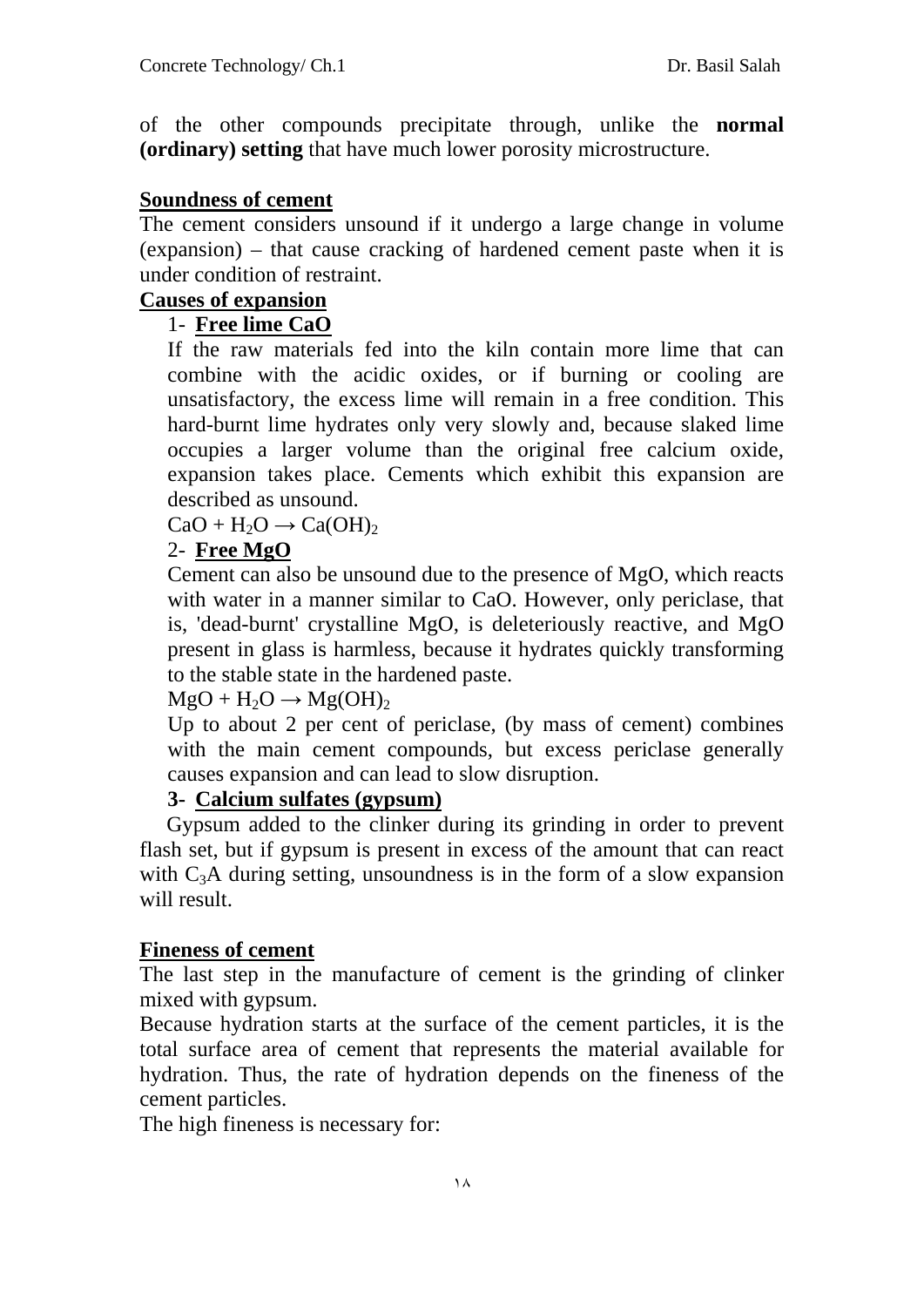Rapid development of strength, as shown in the figure below; although the long-term strength is not affected. A higher early rate of hydration means, of course, also a higher rate of early heat evolution



- To cover surfaces of the fine aggregate particles at better manner – leading to better adhesion and cohesion between cement mortar constituents.
- To improve the workability of the concrete mix, but it will increase the amount of water required for the standard consistency.
- To reduce the water layer that separate on the mixture surface due to bleeding, as shown in the figure below.



# **The disadvantage of high fineness, include:**

The cost of grinding to a higher fineness is considerable.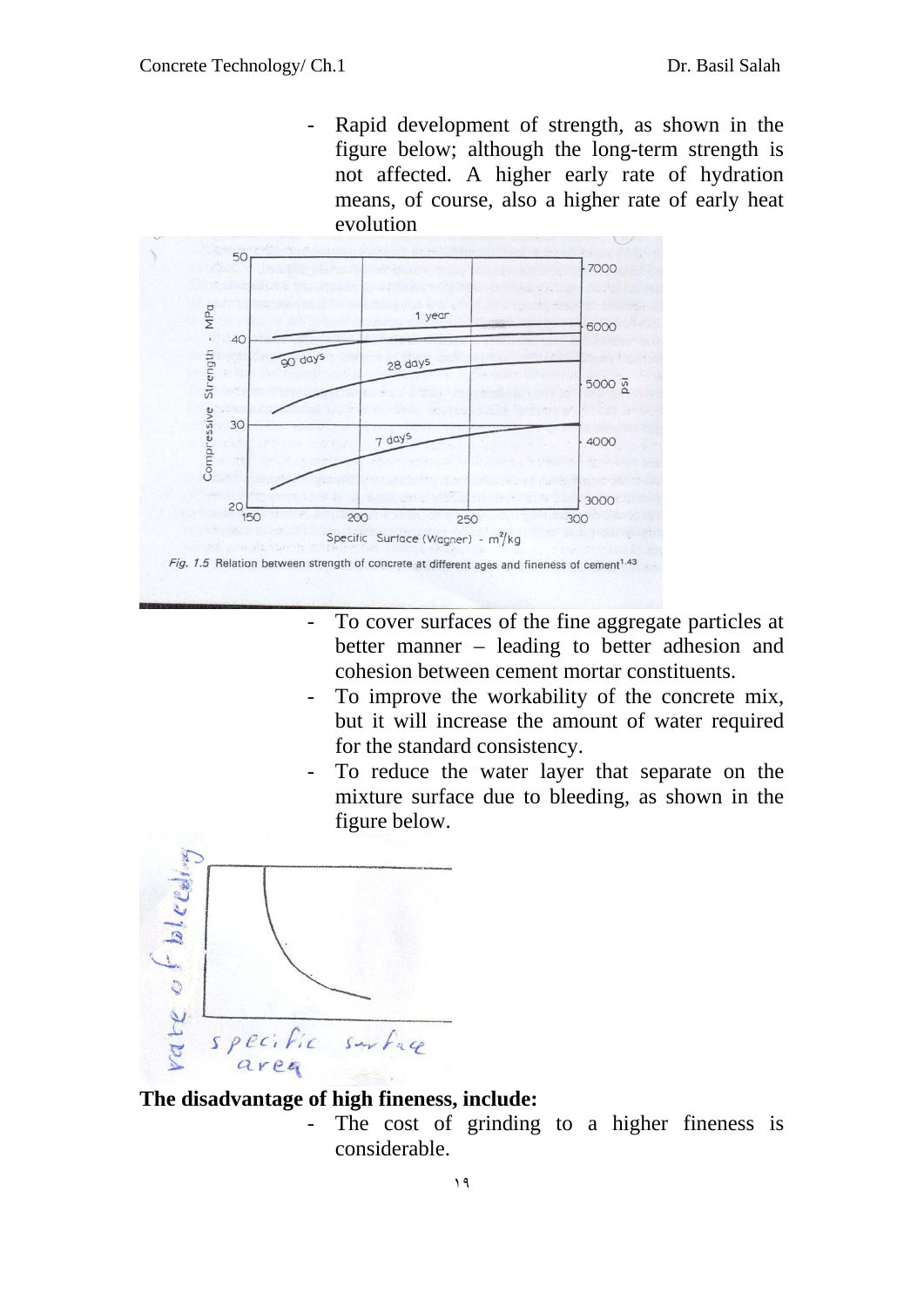- The finer the cement the more rapidly it deteriorates on exposure to the atmosphere during bad storage.
- Finer cement increases the surface area of its alkalis – leads to stronger reaction with alkalireactive aggregate – cracks and deterioration of concrete.
- Finer cement exhibits a higher shrinkage and a greater proneness to cracking.
- An increase in fineness increases the amount of gypsum required for proper retardation because, in finer cement, more  $C_3A$  is available for early hydration (due to the increase of its surface area).

# **Structure of hydrated cement**

At any stage of hydration, the hardened paste consists of very poorly crystallized hydrates of the various compounds (calcium silicates hydrate, tricalcium aluminates hydrate and calcium ferrite), referred to collectively as gel, of crystals of Ca(OH) produced from the hydration of the silicates, some minor components, unhydrated cement, and the residue of the water-filled spaces in the fresh paste. These voids are called **capillary pores** but, within the gel itself, there exist interstitial voids, called **gel pores**. The nominal diameter of gel pores is about 3 nm while capillary pores are one or two orders of magnitude larger. There are thus, in hydrated paste, two distinct classes of pores represented diagrammatically in the figure below.



**Simplified model of paste structure. Solid dots represent gel particles; interstitial spaces are gel pores; spaces such as those marked C are capillary pores**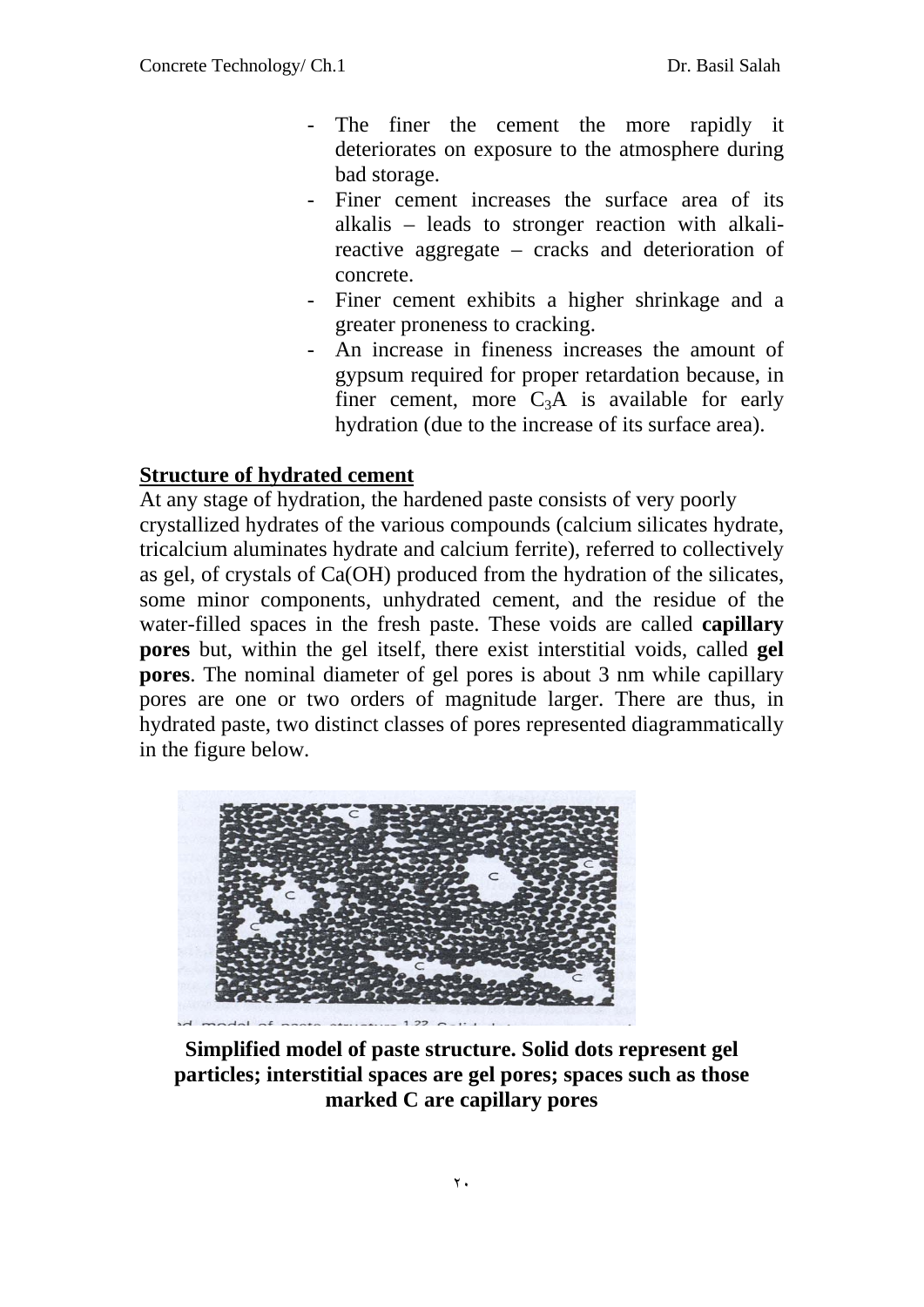### **Capillary pores**

At any stage of hydration, the capillary pores represent that part of the gross volume which has not been filled by the products of hydration.

Because these products occupy more than twice the volume of the original solid phase (i.e. cement) alone, the volume of the capillary system is reduced with the progress of hydration.

Thus the capillary porosity of the paste depends on:

The water/cement ratio of the mix

When  $w/c$  ratio  $> 0.38$  – The gel volume is not enough to fill all the available voids.

The degree of hydration, which influence by the type of cement.

### **Capillary pores**:

- cannot be viewed directly but their median size was estimated to be about 1.3 µm.

- They vary in shape and form an interconnected system randomly distributed throughout the cement paste.

- These interconnected capillary pores are mainly responsible for the permeability of the hardened cement paste and for its vulnerability to cycles of freezing and thawing.

However, hydration increases the solid content of the paste and in mature and dense pastes - the capillaries can become blocked by gel and segmented so that they turn into capillary pores interconnected solely by the gel pores.

The absence of continuous capillaries is due to:

- Using a suitable water/cement ratio

Sufficiently long period of moist curing

The degree of maturity required for different water/cement ratios for ordinary Portland cements is indicated in figure below.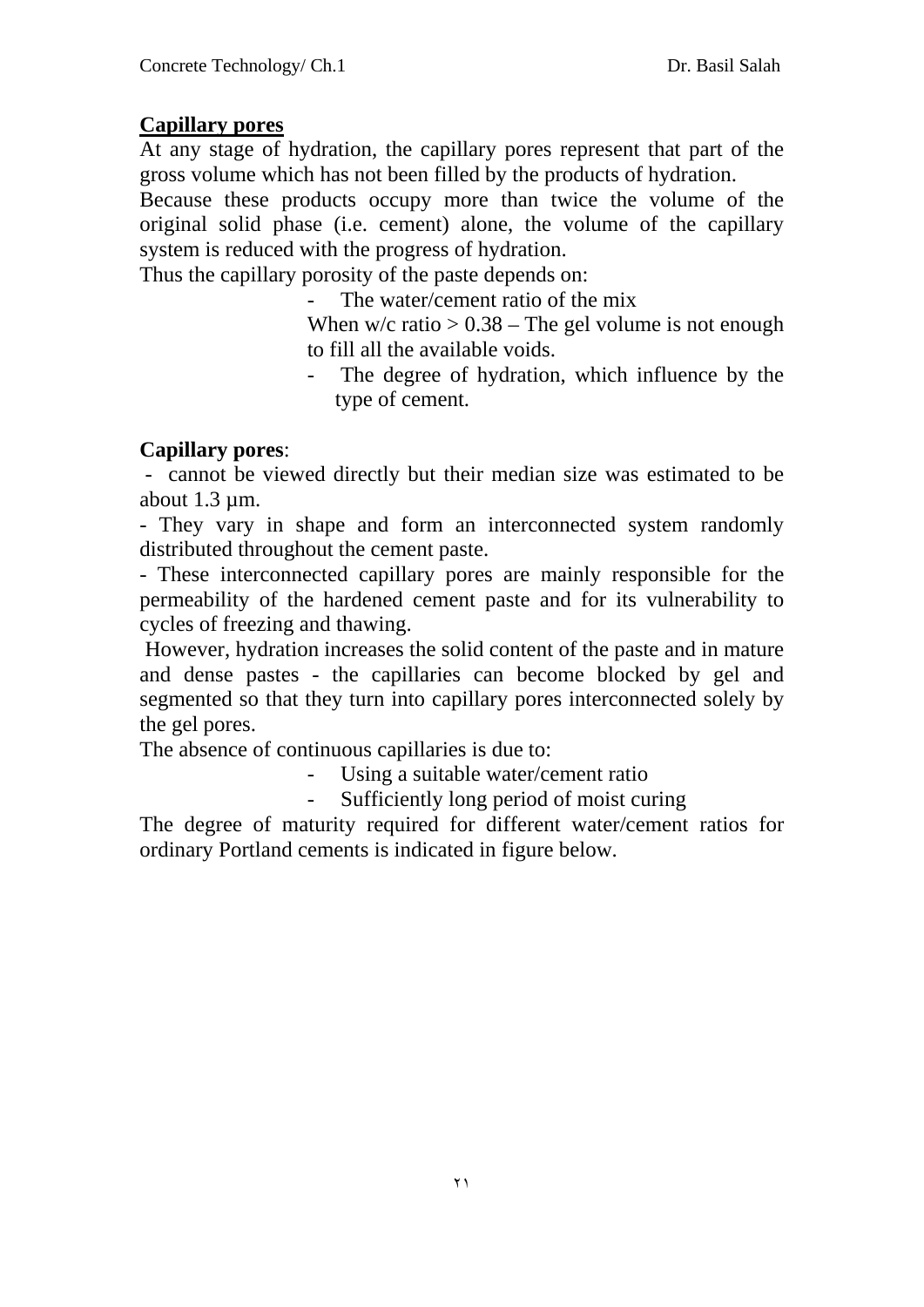

Fig. 1.12 Relation between the water/cement ratio and the degree of hydration at which the capillaries cease to be continuous<sup>1.26</sup>

It can be seen that the estimated required time for maturity of cement paste are:

| $w/c$ ratio     | time         |
|-----------------|--------------|
|                 | 3 days       |
| ሰ 7             | One year     |
| More than $0.7$ | Not possible |

#### **Gel pores**

- The gel pores are interconnected interstitial spaces between the gel particles.
- The gel pores are much smaller than the capillary pores: Less than 2 or 3 nm in nominal diameter. This is only one order of magnitude greater than the size of molecules of water. For this reason, the vapour pressure and mobility of adsorbed water are different from the corresponding properties of free water.
- The gel pores occupy about 28 per cent of the total volume of gel (gel particles + gel pores).
- The actual value is characteristic for a given cement but is largely independent of the water/cement ratio of the mix and of the progress of hydration. This would indicate that gel of similar properties is formed at all stages and that continued hydration does not affect the products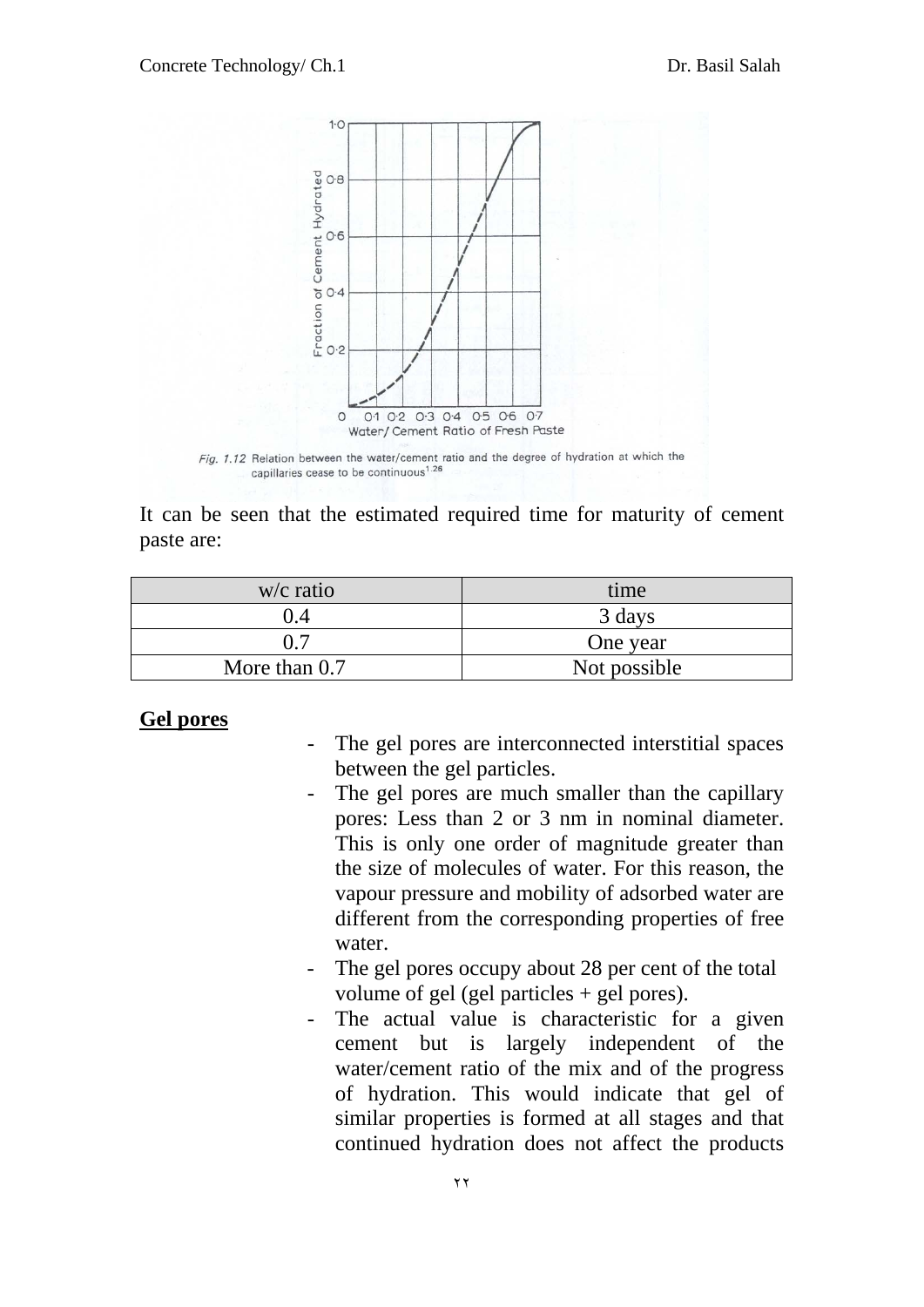already in existence. Thus, as the total volume of gel increases with the progress of hydration, the total volume of gel pores also increases. On the other hand, as mentioned earlier, the volume of capillary pores decreases with the progress of hydration.

#### **Water held in hydrated cement paste**

The hydrated cement paste – contains sub-microscopic pores – that can absorb water from the ambient area. The actual water content of the paste depends on the ambient humidity.

Capillary pores, because of their comparatively large size, empty when the ambient relative humidity falls below about 45 per cent, but water is adsorbed in the gel pores even at very low ambient humidities, because it is too small compared with the capillary pores.

We can thus see that water in hydrated cement is held with varying degrees of firmness:

- **Free water** present in the capillary pores with weak firmness, and evaporate quickly leaving the paste.
- **Chemically combined water** form a definite part of the hydrated compounds.
- **Gel water** present in gel pores part of it is held by the surface force of the gel particles - It is known as **the adsorbed water**.

There is no technique available for determining how water is distributed between these different states, nor is it easy to predict these divisions from theoretical considerations as the energy of binding of combined water in the hydrate is of the same order of magnitude as the energy of binding of the adsorbed water.

A convenient division of water in the hydrated cement, necessary for investigation purposes, though rather arbitrary, is into two categories:

- **Evaporable water** includes water in the capillary pores and some water in the gel pores.
- **Non-evaporable water** includes nearly all chemically combined water and also some water not held by chemical bonds.

The amount of non-evaporable water increases as hydration proceeds.

In **well-hydrated cement**, the non-evaporable water is about **18 per cent** by mass of the anhydrous material; this proportion rises to about **23 per cent** in **fully hydrated cement**.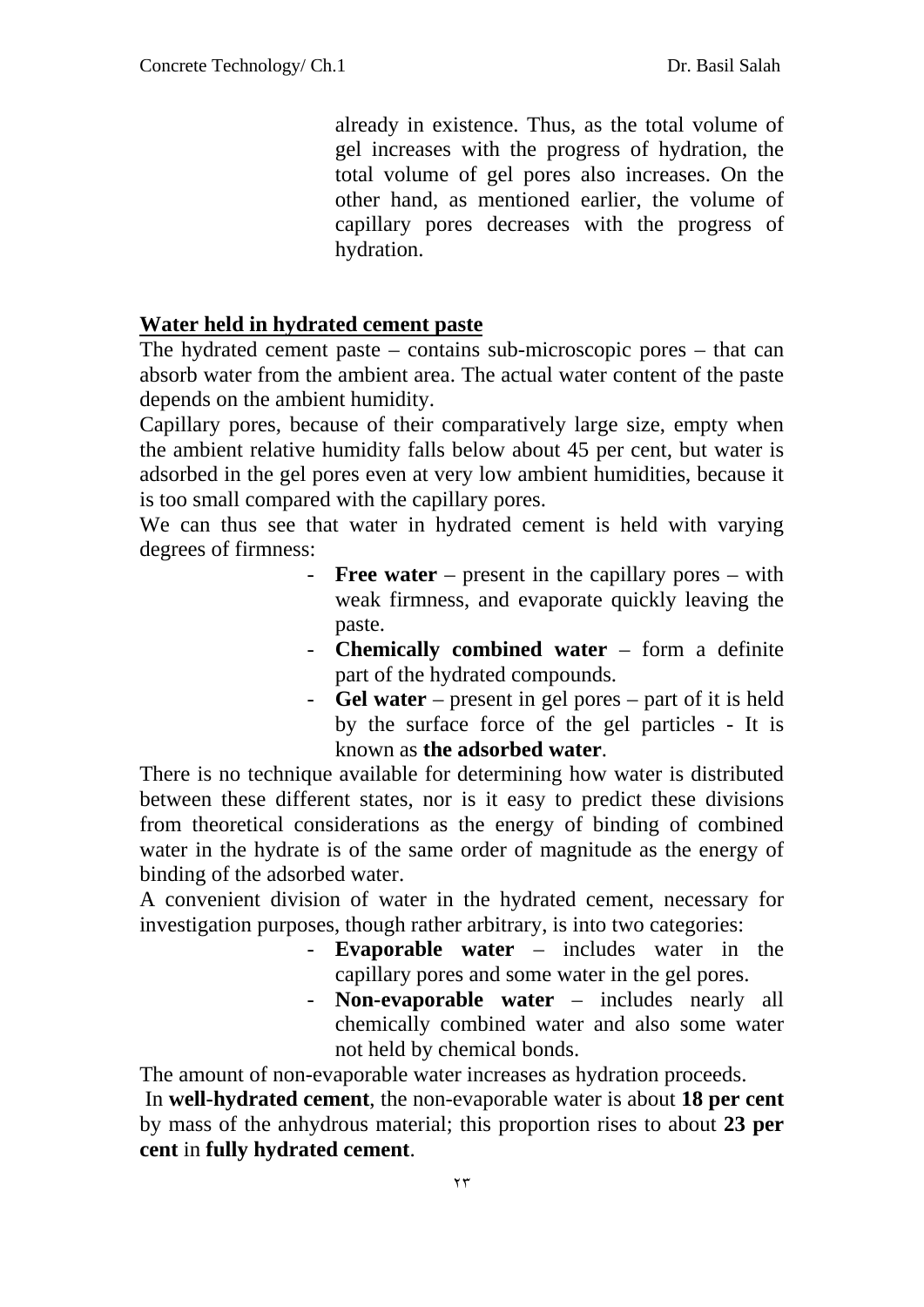The evaporable water can be measured from – loss in weight of cement paste sample through drying at 105°C to the equilibrium state.

# **Heat of hydration of cement**

# **The quantity of evolved heat when the cement hydrated completely at a given temperature – Joule/gram or calorie/gram of unhydrated cement.**

The hydration of cement compounds - accompanied with heat evolution, energy of up to 120 cal/g of cement being liberated.

Because the thermal conductivity of concrete is comparatively low - it acts as an insulator, and in the interior of a large concrete mass, hydration can result in a large rise in temperature. A t the same time, the exterior of the concrete mass loses some heat so that a steep temperature gradient may be established and, during subsequent cooling of the interior, serious cracking may result due to the generated stresses.

At the other extreme, the heat produced by the hydration of cement may prevent freezing of the water in the capillaries of freshly placed concrete in cold weather, and a high evolution of heat is therefore advantageous.

The most common method of determining the heat of hydration is by measuring the heats of solution of unhydrated and hydrated cement in a mixture of nitric and hydrofluoric acids: the difference between the two values represents the heat of hydration. This method is described in BS 4550:Section3 .8:1978, and is similar to the method of ASTM C 186-94.

The **heat of hydration**, as measured, **consists of** the chemical heat of the reactions of hydration and the heat of adsorption of water on the surface of the gel formed by the processes of hydration. The latter heat accounts for about a quarter of the total heat of hydration. Thus, the heat of hydration is really a composite quantity.

For practical purposes, it is not necessarily the total heat of hydration that matters but the rate of heat evolution. The same total heat produced over a longer period can be dissipated to a greater degree with a consequent smaller rise in temperature.

# **The actual value of the heat of hydration depends on:**

### **1- The chemical composition of the cement**

Heat of hydration of cement  $=$  sum of the heats of hydration of the individual compounds when hydrated separately.

The contribution of individual compounds to the total heat of hydration of cement can be measured from the following equation:

Heat of hydration of 1 g of cement  $=$ 

 $136(C_3S) + 62(C_2S) + 200(C_3A) + 30(C_4AF)$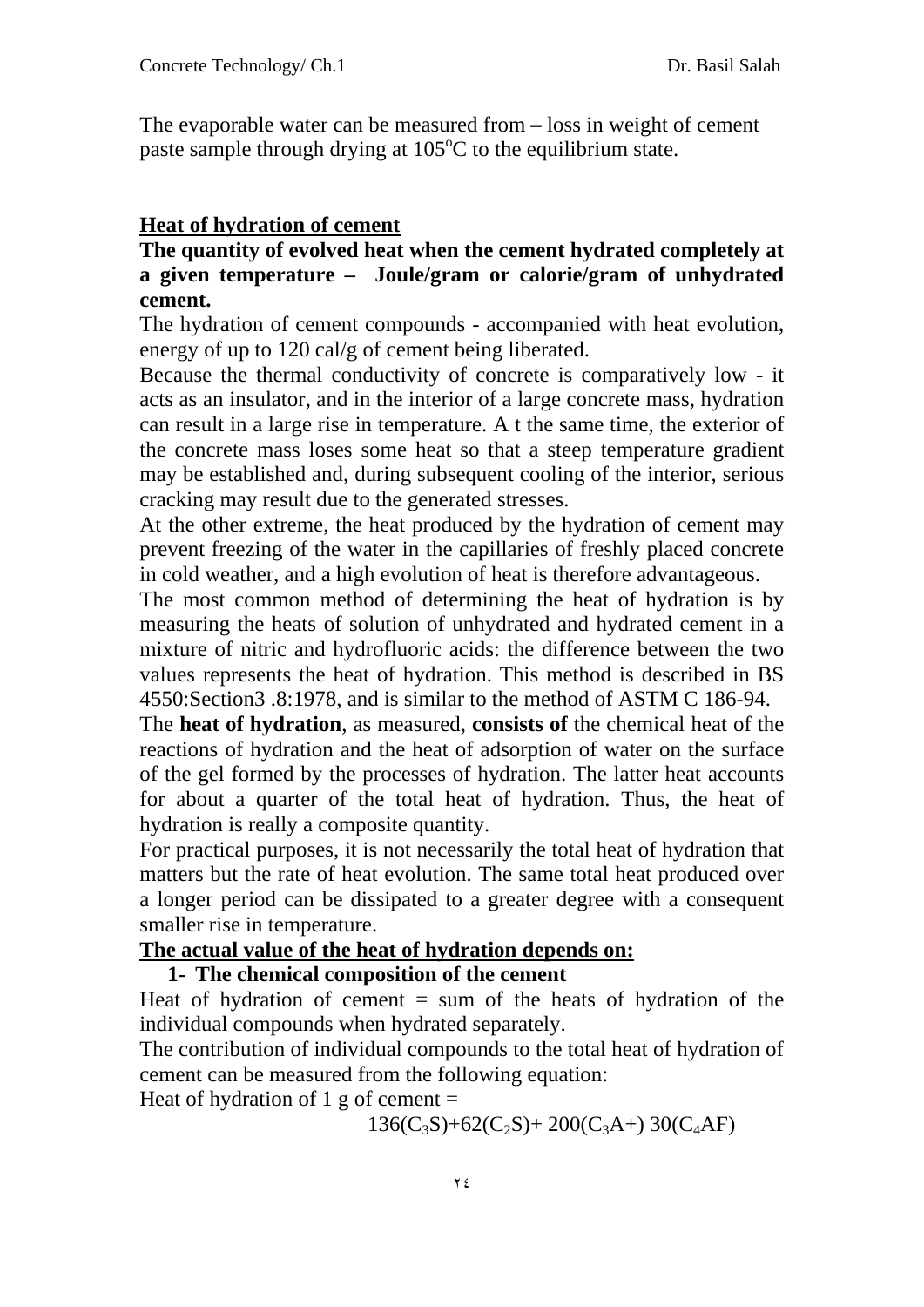where the terms in brackets denote the percentage by mass of the individual compounds in cement.

Because in the early stages of hydration the different compounds hydrate at different rates, the rate of heat evolution, as well as the total heat depends on the compound composition of the cement.

It follows that by reducing the

Proportions of the compounds that hydrate most rapidly  $(C_3A$  and  $C_3S)$ the high rate of heat evolution in the early life of concrete can be lowered. The effect of  $C_3A$  on heat of hydration of cement is shown in the Fig. below.



The effect of  $C_3S$  on heat of hydration of cement is shown in the Fig. below.

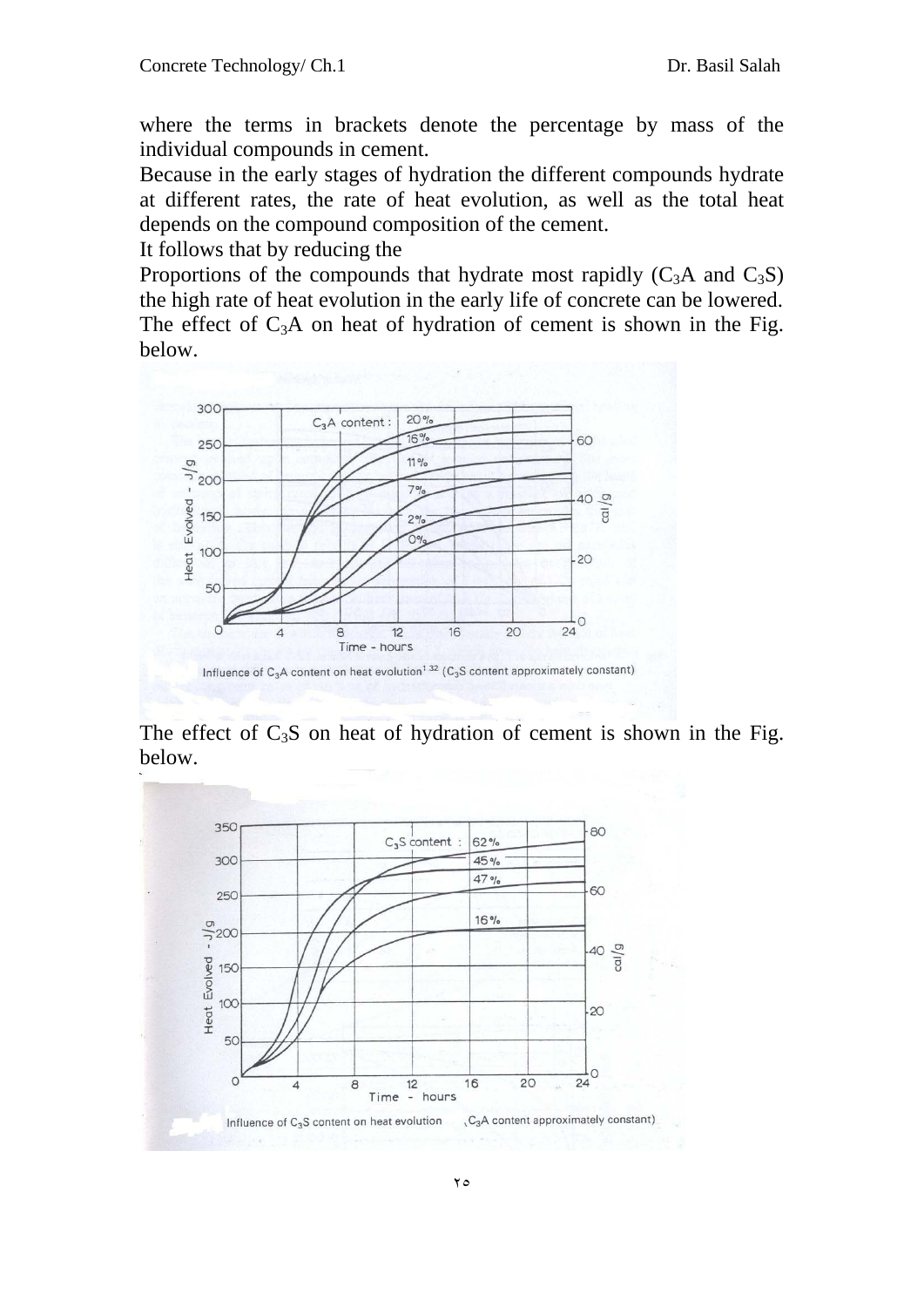2- **Ambient temperature –** has great effect on the rate of heat evolution – The rate of heat evolution increase with increase in the ambient temperature.

### 3- **Type of cement**

Types of cement can be arranged in descending order with respect to their rate of heat evolution, as follows:

- Rapid hardening Portland cement.
- Ordinary Portland cement.
- Modified Portland cement.
- Sulfate resistant Portland cement.
- Low heat Portland cement.

### 4- **Fineness of cement**

An increase in fineness speed up the reactions of hydration and therefore the heat evolved. It is reasonable to assume that the early rate of hydration of each compound in cement is proportional to the surface area of the cement. However, at later ages, the effect of the surface area is negligible and the total amount of heat evolved is not affected by the fineness of cement.

# 5- **Amount of cement in the mixture**

The quantity of cement in the mix also affects the total heat development: thus the richness of the mix, that is, the cement content, can be varied in order to help the control of heat development.

# **Influence of the compound composition on properties of cement**

# **Main compounds**

 $\overline{C_3S}$  and  $\overline{C_2S}$  – are the most important compounds – responsible for strength.

 $C_3S$  – contributes most to the strength development during the first four weeks.

 $C_2S$  – influences the gain in strength from 4 weeks onwards.

At the age or about one year, the two compounds, contribute approximately equally to the ultimate strength.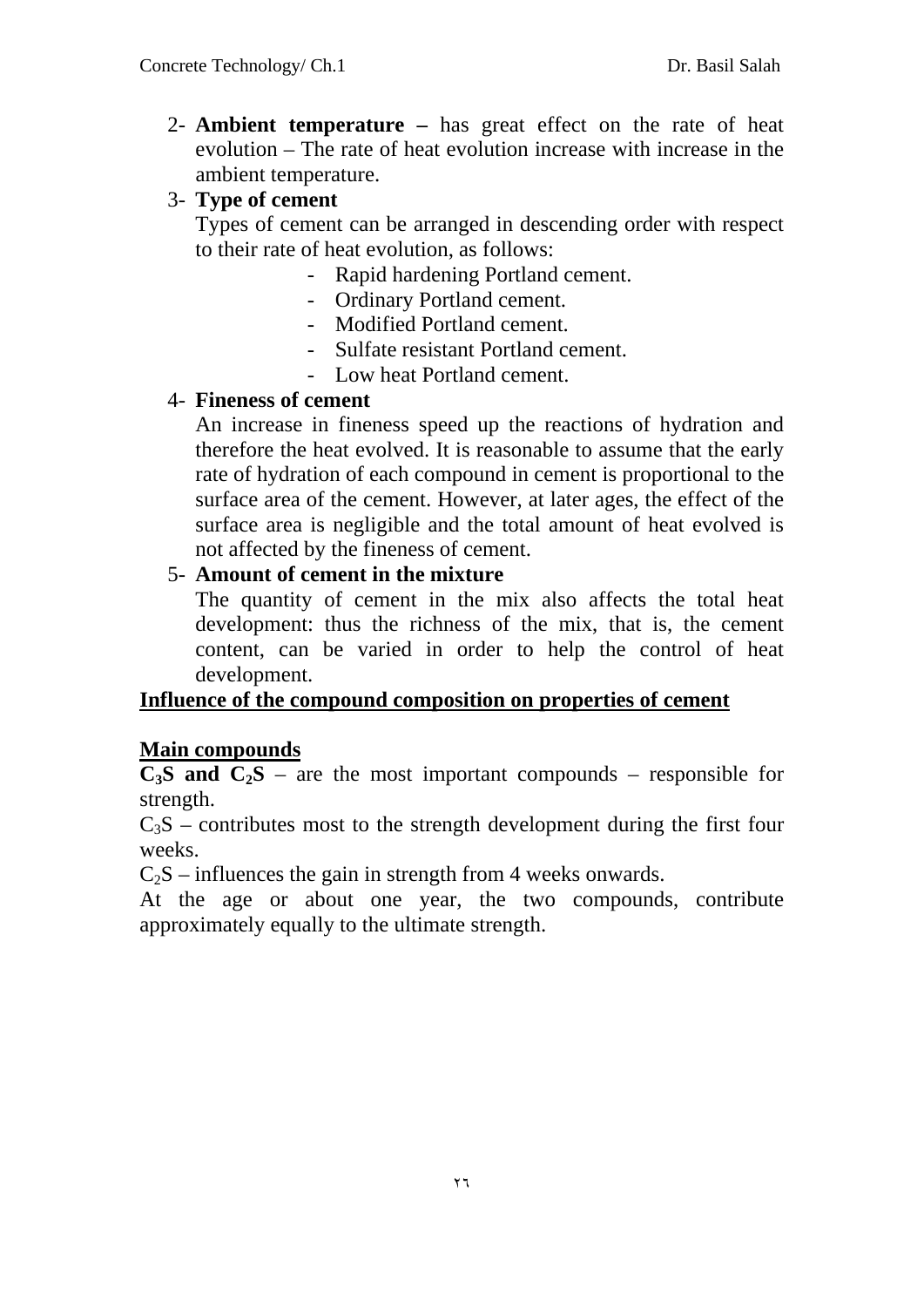

Development of strength of pure compounds according to Bogue

Calcium silicates appear in commercial cements in 'impure' form.

**These impurities** may strongly affect the rate of reaction and of strength development of the hydrates. For instance, the addition of 1 per cent of  $Al_2O_3$  to pure  $C_3S$  increases the early strength of the hydrated paste, as shown in Fig. below.



This increase in strength probably results from activation of the silicate crystal lattice due to introduction of the alumina into the crystal lattice and rearranges its structure.

**C3A** contributes to the strength of the cement paste at one to three days, and possibly longer, but causes retrogression at an advanced age, particularly in cements with a high  $C_3A$  or  $(C_3A+C_4AF)$  content.

The role of  $C_4AF$  in the development of strength of cement is not clear till now, but there certainly is no appreciable positive contribution. It is likely that colloidal hydrated  $CaO.Fe<sub>2</sub>O<sub>3</sub>$  is deposited on the cement grains, thus delaying the progress of hydration of other compounds.

From the knowledge of the contribution to strength of the individual compounds present, it might be thought possible to predict the strength of